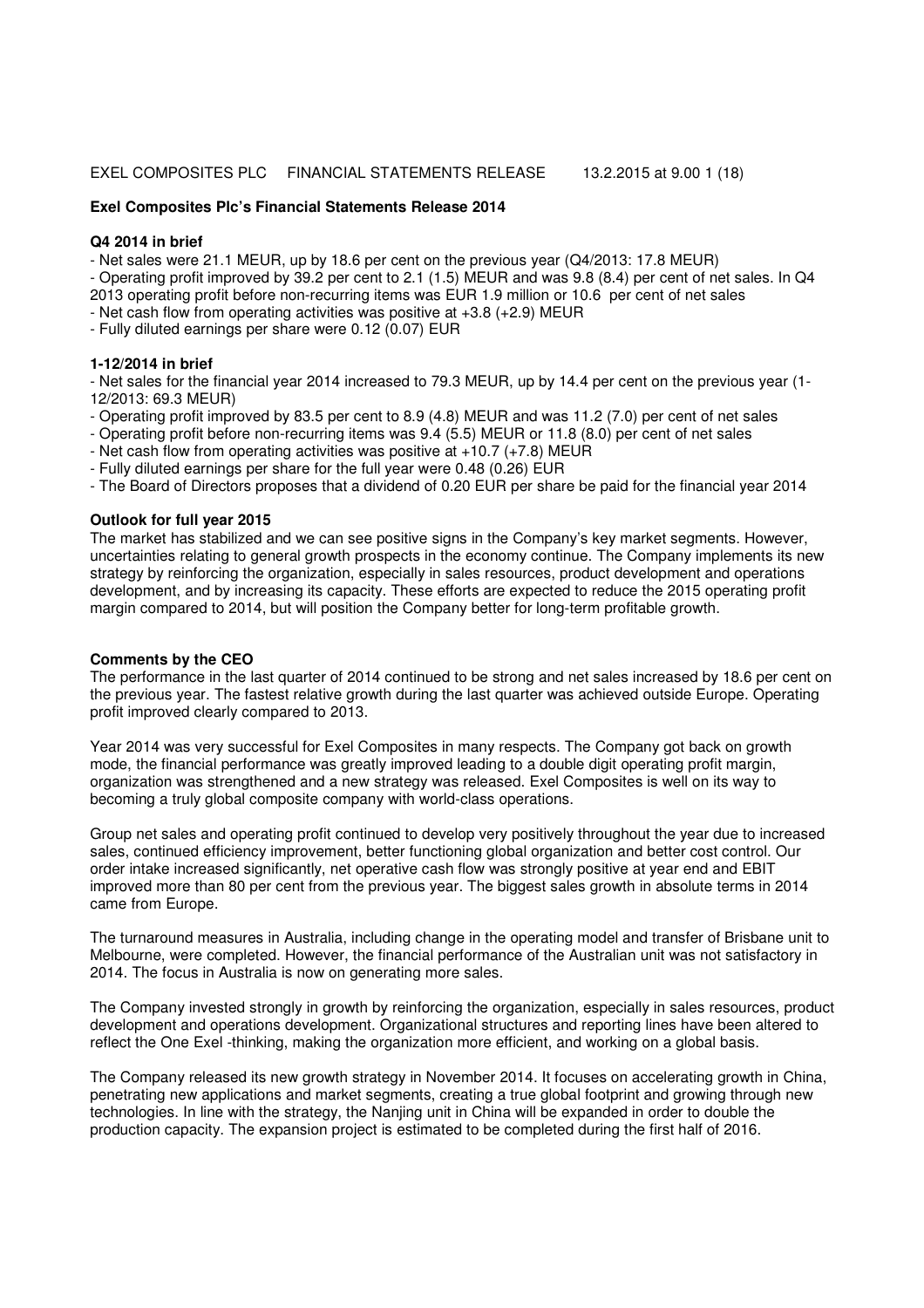In February 2015 the Company decided to expand its operations in Austria to meet the increased customer demand. Hereby Exel Composites will be in a better position to serve its Central and Southern European customers. The target is to more than double the production capacity in Austria.

#### CONSOLIDATED KEY FIGURES, EUR million

|                                      | $1.10. -$<br>31.12.<br>2014 | $1.10 -$<br>31.12.<br>2013 | Change,<br>$\%$ | $1.1. -$<br>31.12.<br>2014 | $1.1. -$<br>31.12.<br>2013 | Change,<br>℅ |
|--------------------------------------|-----------------------------|----------------------------|-----------------|----------------------------|----------------------------|--------------|
| Net sales                            | 21.1                        | 17.8                       | 18.6            | 79.3                       | 69.3                       | 14.4         |
| Operating profit                     | 2.1                         | 1.5                        | 39.2            | 8.9                        | 4.8                        | 83.5         |
| % of net sales                       | 9.8                         | 8.4                        |                 | 11.2                       | 7.0                        |              |
| Profit for the                       |                             |                            |                 |                            |                            |              |
| period                               | 1.5                         | 0.8                        | 85.6            | 5.7                        | 3.1                        | 85.1         |
| Shareholders'                        |                             |                            |                 |                            |                            |              |
| equity                               | 29.7                        | 22.8                       | 30.1            | 29.7                       | 22.8                       | 30.1         |
| Net interest-<br>bearing liabilities | $-2.6$                      | 3.4                        | $-175.7$        | $-2.6$                     | 3.4                        | $-175.7$     |
| Capital employed                     | 35.3                        | 35.7                       | $-1.0$          | 35.3                       | 35.7                       | $-1.0$       |
| Return on equity,                    |                             |                            |                 |                            |                            |              |
| $\%$                                 | 20.1                        | 12.3                       |                 | 21.7                       | 11.3                       |              |
| Return on capital                    |                             |                            |                 |                            |                            |              |
| employed, %                          | 22.6                        | 16.9                       |                 | 25.2                       | 13.0                       |              |
| Equity ratio, %                      | 56.9                        | 47.2                       |                 | 56.9                       | 47.2                       |              |
| Net gearing, %                       | $-8.7$                      | 15.0                       |                 | $-8.7$                     | 15.0                       |              |
| Earnings per                         |                             |                            |                 |                            |                            |              |
| share, EUR                           | 0.12                        | 0.07                       |                 | 0.48                       | 0.26                       |              |
| Earnings per                         |                             |                            |                 |                            |                            |              |
| share, diluted,                      |                             |                            |                 |                            |                            |              |
| EUR                                  | 0.12                        | 0.07                       |                 | 0.48                       | 0.26                       |              |
| Equity per share,                    |                             |                            |                 |                            |                            |              |
| EUR                                  | 2.50                        | 1.92                       |                 | 2.50                       | 1.92                       |              |

## **IFRS-reporting**

This financial statements bulletin has been prepared in accordance with the recognition and measurement principles of IFRS, which are the same as in the 2013 financial statements. The Group has adopted the mandatory IFRS standards that entered into force on 1 January 2014, but they have not had an impact on the Group's financial situation.

## **Market environment**

Market demand improved during the fourth quarter of 2014. Demand continued to pick up especially in the telecommunication, transportation and building, construction and infrastructure industry markets.

## **Order intake October – December 2014**

Order intake increased in the fourth quarter by 3.0 per cent to EUR 18.4 (17.9) million on the corresponding period in 2013.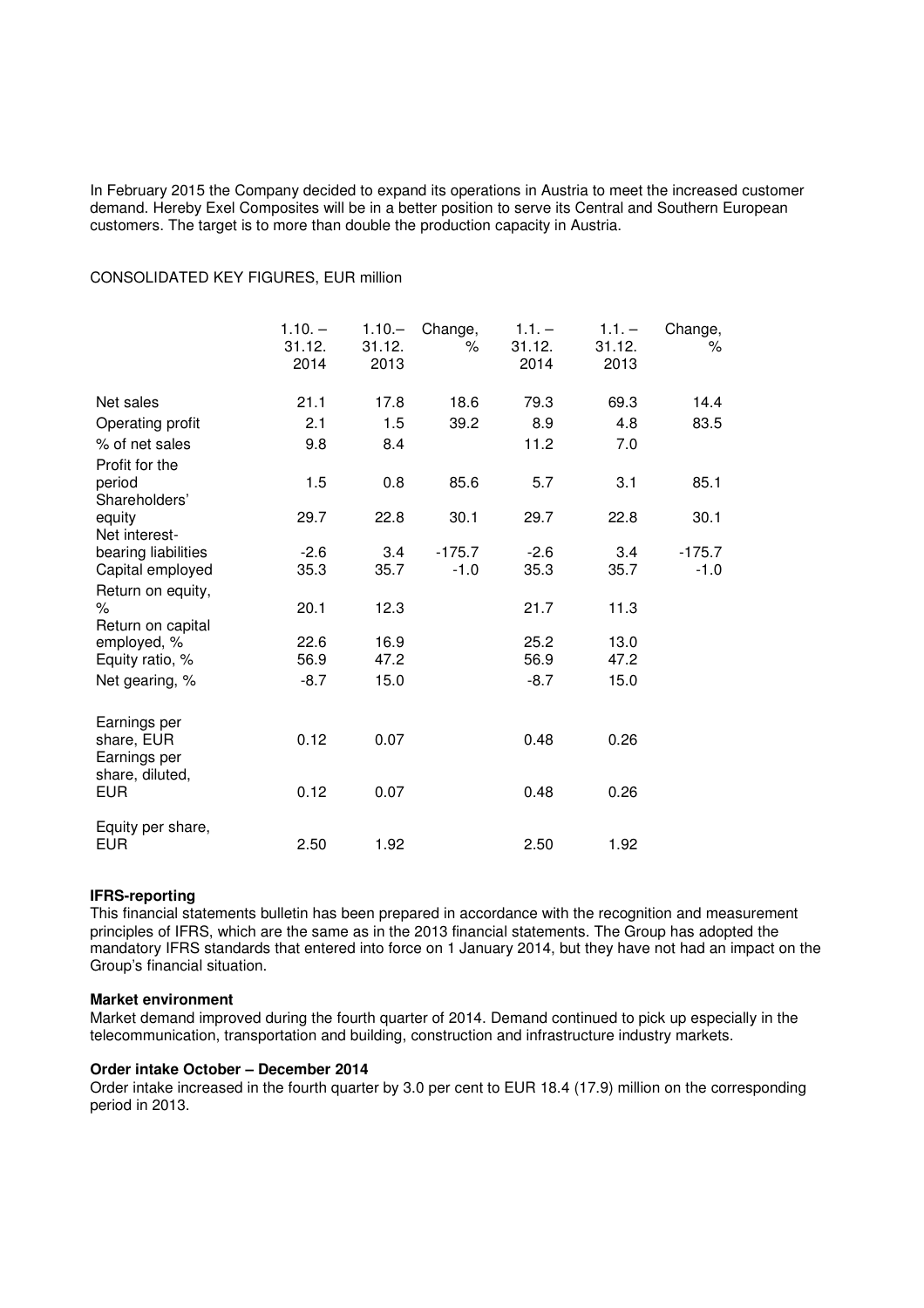#### **Sales review October – December 2014**

Group net sales increased by 18.6 per cent to EUR 21.1 (17.8) million on the corresponding period in 2013.

Net sales increased in the largest region, Europe, by 10.6 per cent compared to the corresponding period in 2013. Net sales in the APAC region increased by 54.2 per cent and in the region Rest of the world by 75.0 per cent compared to the corresponding period in 2013.

Net sales of Industrial applications increased by 22.3 per cent to EUR 13.7 million from EUR 11.2 million in the corresponding period in 2013.

Net sales of Construction and Infrastructure applications in the fourth quarter of 2014 were up by 31.4 per cent to EUR 4.6 (3.5) million compared to the corresponding period in 2013.

Net sales of Other applications decreased by 12.9 per cent to EUR 2.7 (3.1) million compared to the corresponding period in 2013.

#### **Order intake and order backlog January – December 2014**

Order intake increased in 2014 by 18.0 per cent to EUR 82.3 (69.8) million on 2013.

The Group's order backlog increased to EUR 12.8 (10.5) million on 31 December 2014.

## **Sales review January – December 2014**

Group net sales for the financial year 2014 increased 14.4 per cent to EUR 79.3 (69.3) million.

Net sales increased in the largest region, Europe, by 15.2 per cent compared to 2013. Net sales in the APAC region increased by 11.3 per cent and in the region Rest of the world by 7.4 per cent compared to the previous year.

Net sales of industrial applications increased by 16.7 per cent to EUR 47.5 (40.7) million.

Net sales of Construction and Infrastructure applications increased by 10.0 per cent to EUR 17.4 (15.8) million.

Net sales of Other applications grew by 12.3 per cent to EUR 14.3 (12.8) million.

## **Net sales by Region**

| <b>MEUR</b>   | $1.10. -$<br>31.12.<br>2014 | $1.10 -$<br>31.12.<br>2013 | Change,<br>% | $1.1 -$<br>31.12.<br>2014 | $1.1 -$<br>31.12.<br>2013 | Change,<br>%      |
|---------------|-----------------------------|----------------------------|--------------|---------------------------|---------------------------|-------------------|
| Europe        | 16.7                        | 15.1                       | 10.6         | 64.6                      | 56.0                      | 15.2 <sub>1</sub> |
| APAC          | 3.7                         | 2.4                        | 54.2         | 11.8                      | 10.6                      | 11.3              |
| Rest of world | 0.7                         | 0.4                        | 75.0         | 2.9                       | 2.7                       | 7.4               |
| Total         | 21.1                        | 17.8                       | 18.5         | 79.3                      | 69.3                      | 14.4              |

#### **Net sales by Customer Industry**

| <b>MEUR</b>                                      | 31.12.<br>2014 | 31.12.<br>2013 | $1.10. - 1.10. - Change$ .<br>% | 31.12.<br>2014 | $1.1. - 1.1. - $ Change,<br>31.12.<br>2013 | %    |
|--------------------------------------------------|----------------|----------------|---------------------------------|----------------|--------------------------------------------|------|
| Construction and<br>infrastructure<br>Industrial | 4.6            | 3.5            | 31.4                            | 17.4           | 15.8                                       | 10.0 |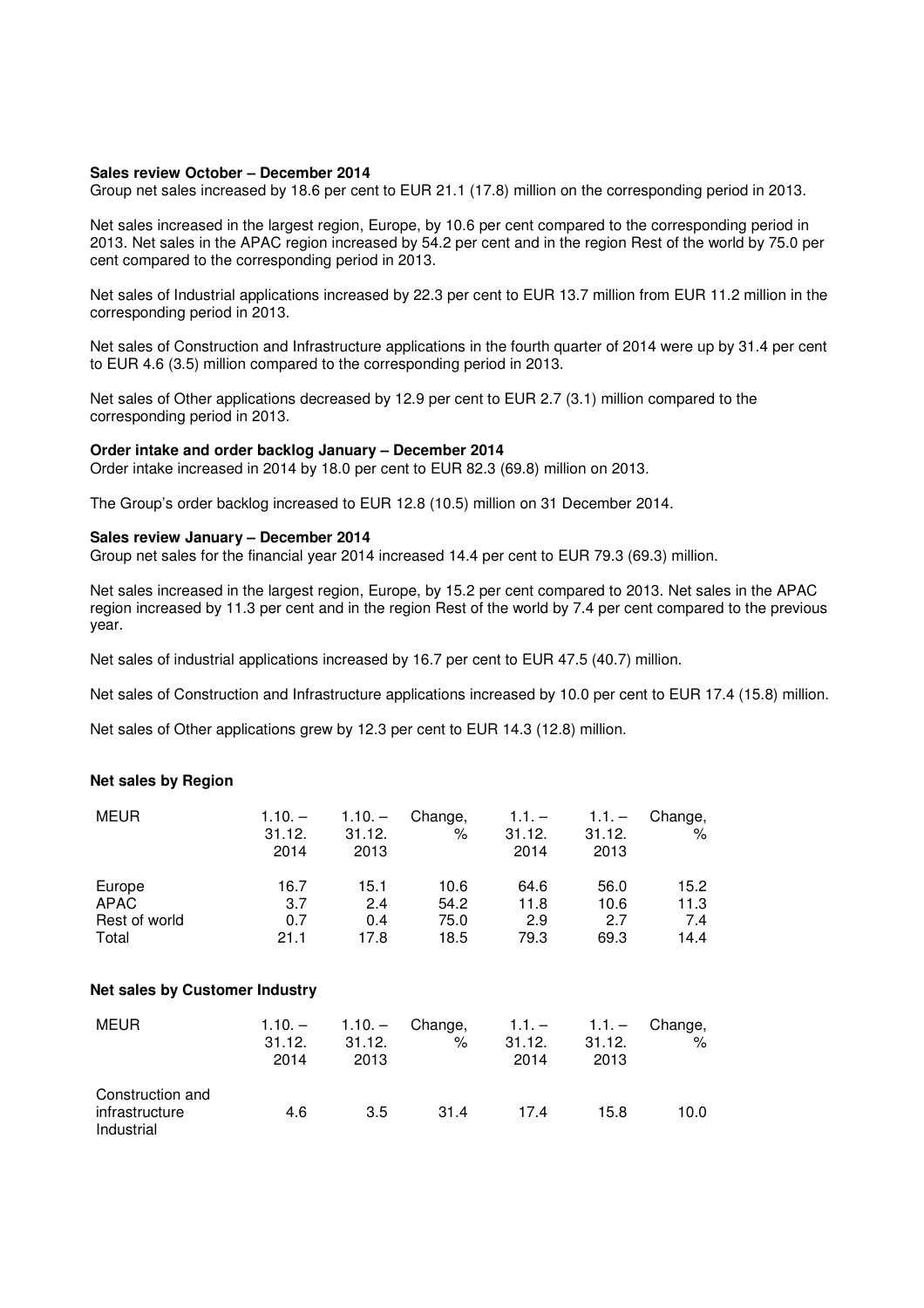| applications       | 13.7 | 11.2 | 22.3  | 47.5 | 40.7 | 16.7 |
|--------------------|------|------|-------|------|------|------|
| Other applications | 27   | -3.1 | -12.9 | 14.3 | 12.8 | 12.3 |
| Total              | 21.1 | 17 8 | 18.5  | 79.3 | 69.3 | 14.4 |

#### **Financial performance**

#### **October – December 2014**

The Group's operating profit continued to develop positively in October – December 2014 due to increased sales, improved productivity, continued efficiency improvement, and better cost control.

The Group's operating profit in October – December 2014 was up by 39.2 per cent to EUR 2.1 (1.5) million compared to 2013. In October – December 2013 operating profit before non-recurring items was EUR 1.9 million. No non-recurring items were recorded in October – December 2014.

#### **January – December 2014**

The Group's operating profit in January – December 2014 improved by 83.5 per cent on the previous year and was EUR 8.9 (4.8) million or 11.2 (7.0) per cent of net sales. The main reasons for the increase were increased sales, improved productivity, efficiency improvement and better cost control.

The Group's operating profit before non-recurring items in 2014 was EUR 9.4 (5.5) million. The turnaround measures in Australia, including change in the operating model and transfer of Brisbane unit to Melbourne, have been completed. However, the financial performance of the Australian unit was not satisfactory in 2014. An impairment of EUR -0.5 million was recorded in the results of 2014 in the Australian business unit and deferred tax assets were reduced by EUR 0.4 million. Further corrective actions have been developed to improve the profitability. The focus is on generating more sales. The operating profit for 2013 included EUR 0.7 million of non-recurring items related to the CEO change and the reorganization of the Australian business unit.

In the local statutory accounts the parent company recognized a non-cash write-down of Australian subsidiary shareholding value totaling EUR 2.1 million (EUR 5.5.million non-cash write-down in 2013). Therefore, the parent company's profit for the financial period was EUR 2.8 million (loss of EUR 2.2 million in 2013).

The Group's net financial expenses in 2014 were EUR 0.4 (0.3) million. The Group's profit before taxes was EUR 8.5 (4.6) million and profit after taxes EUR 5.7 (3.1) million.

#### **Financial position**

Net cash flow from operating activities was strongly positive at EUR +10.7 (+7.8) million due to improved operating profit. Cash flow before financing, but after capital expenditure, amounted to EUR 6.3 (5.0) million. The capital expenditure on fixed assets amounted to EUR 4.4 (2.8) million. The increase was mainly due to investments in production lines and capacity expansion. Capital expenditure was financed with cash flow from business operations. At the end of the financial year, the Group's liquid assets stood at EUR 8.2 (9.4) million. Total depreciation of non-current assets during the year under review amounted to EUR 2.6 (2.7) million. In addition, an impairment of EUR -0.5 million was recorded in the results of the third quarter of 2014 in the Australian business unit and deferred tax assets were reduced by EUR 0.4 million.

The Group's consolidated total assets at the end of the financial year were EUR 52.4 (48.5) million. Interestbearing liabilities amounted to EUR 5.6 (12.9) million. Net interest-bearing liabilities were EUR -2.6 (3.4) million.

Equity at the end of the financial year was EUR 29.7 (22.8) million and equity ratio 56.9 (47.2) per cent. The net gearing ratio was -8.7 (15.0) per cent.

Fully diluted total earnings per share were EUR 0.48 (0.26). Return on capital employed in 2014 was 25.2 (13.0) per cent. Return on equity was 21.7 (11.3) per cent.

The Company did not distribute any dividend for the financial year 2013.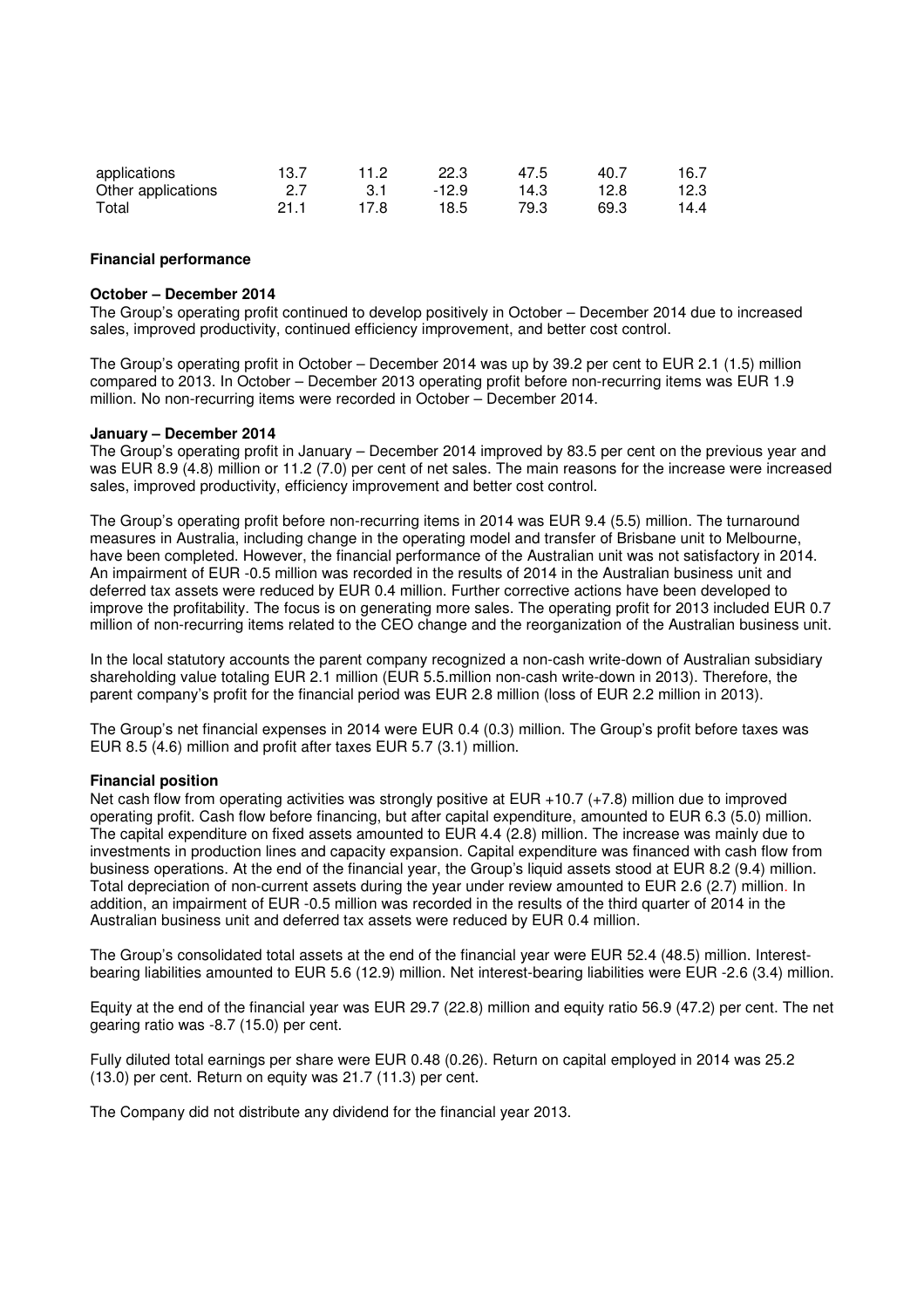## **Business development and strategy implementation**

Exel Composites' Board of Directors adopted a new vision, strategy and long-term financial targets in November 2014. The new vision states: Exel Composites is an agile, innovative global composite company with world-class operations providing superior customer experience.

The Company's new growth strategy focuses on accelerating growth in China, penetrating new applications and new market segments, creating a true global footprint and growing through new technologies. The Company will continue to develop world-class operations to differentiate from competitors. Acquisitions are targeted to boost growth and to cover market and technology white spots.

New long-term financial targets reflect the new growth strategy: Growth: Turnover growth 2x average market growth Profitability: EBIT margin over 10 per cent of net sales Capital efficiency: ROCE over 20 per cent

Financial targets are considered over a business cycle. Acquisitions will influence overall growth and profitability targets.

Exel Composites aims to distribute some 40 per cent of net income in dividends as permitted by the financial structure and growth opportunities.

In accordance with the new growth strategy, a decision was made in December 2014 to expand operations in Nanjing, China to meet the increased demand. The target is to double the production capacity of the Nanjing unit. The expansion project will be launched in the first quarter of 2015 and it is estimated to be completed during the first half of 2016.

#### **Research and development**

Research and development costs totaled EUR 1.8 (1.5) million, representing 2.3 (2.2) per cent of net sales. The main projects were connected with the development of new products and customer applications. Advanced laminates production was introduced at the Mäntyharju factory.

#### **Shares and share performance**

Exel Composites' share is listed in the Small Cap segment of the NASDAQ OMX Helsinki Ltd. in the Industrials sector.

At the end of December 2014, Exel Composites' share capital was EUR 2,141,431.74 and the number of shares was 11,896,843 each having the counter-book value of EUR 0.18. There were no changes in the share capital during the financial year. There is only one class of shares and all shares are freely assignable under Finnish law.

Exel Composites did not hold any of its own shares during the period under review.

During the financial year the highest share price quoted was EUR 8.80 (6.70) and the lowest EUR 5.56 (5.10). At the end of the year, the share price was EUR 8.39 (5.75). The average share price during the financial year was EUR 6.42 (6.18).

Total shareholder return (TSR) in 2014 was 46 (11) per cent.

A total of 5,836,969 (2,022,018) shares were traded during the year, which represents 49.1 (17.0) per cent of the average number of shares. On 31 December 2014, Exel Composites' market capitalization was EUR 99.8 (68.4) million.

## **Shareholders and disclosures**

Exel Composites had a total of 2,686 (2,752) shareholders on 31 December 2014. Information on Exel Composites' shareholders is available on the Company website at www.exelcomposites.com.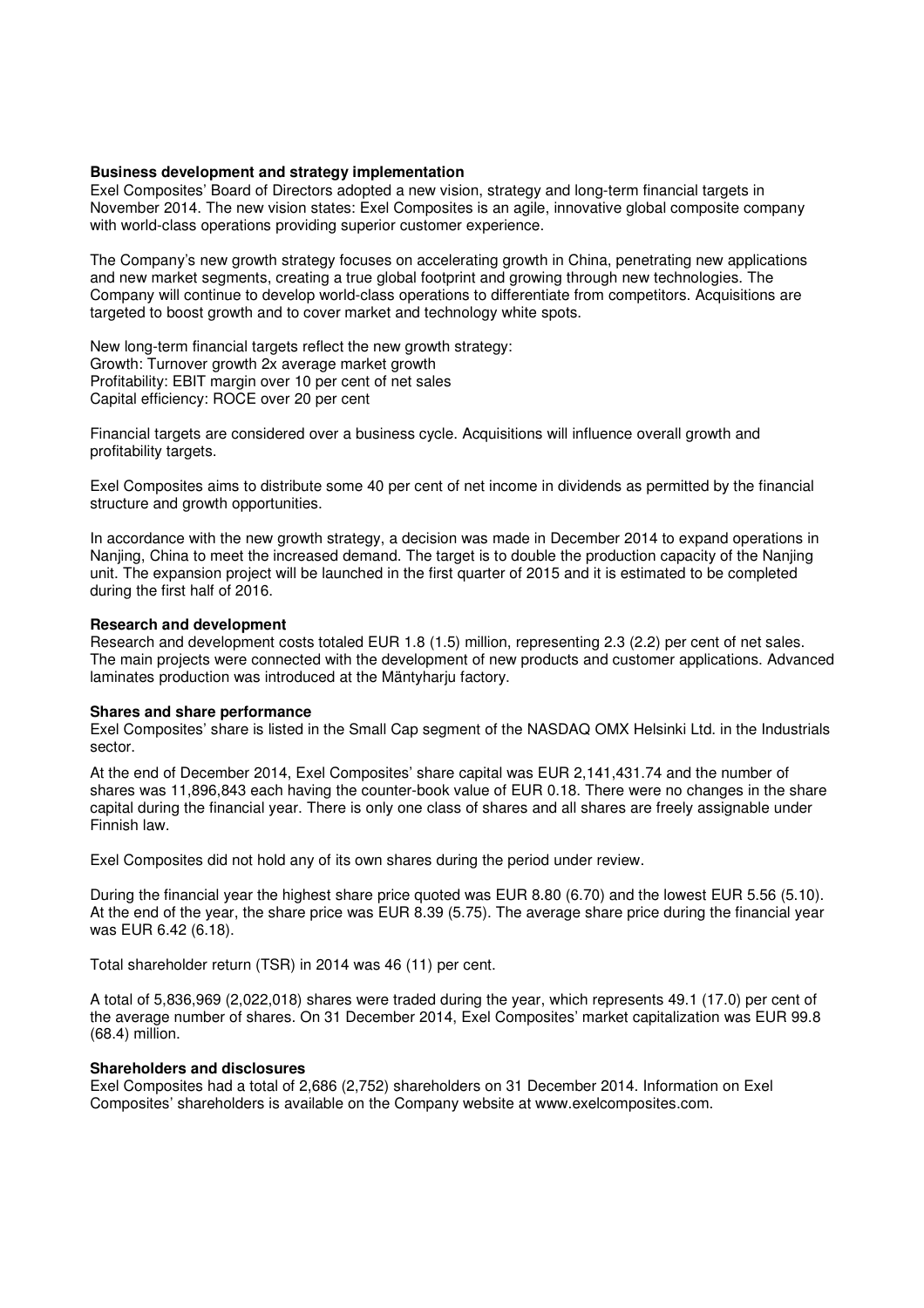On 31 December 2014, 0.24 per cent of the shares and votes of Exel Composites were owned or controlled, directly or indirectly by the President and CEO and the members of the Board.

The Company's largest shareholder was Skandinaviska Enskilda Banken AB (nominee register), which owned 20.9 per cent of shares at the end of 2014. Other major shareholders included Nordea Bank Finland Plc 9.9 per cent (nominee register), Nordea Fennia Fund 5.1 per cent, Danske Fund Finnish Small Cap 4.1 per cent and Fondita Nordic Micro Cap 3.8 per cent.

Exel Composites received seven flagging announcements during the financial year.

On 13 February 2014 Exel Composites received a flagging announcement according to which the holding of Nordstjernan AB had fallen under 15 per cent of the voting rights and share capital in Exel Composites Plc. Through share transactions concluded on 13 February 2014, the holding of Nordstjernan AB decreased from 2,656,506 shares (22.3 per cent) to 1,656,506 shares, representing 13.9 per cent of the shares and voting rights of the Company.

On 14 February 2014 Exel Composites received a flagging announcement according to which the holding of Lannebo Fonder AB had exceeded 5 per cent of the voting rights and share capital in Exel Composites Plc. Through share transactions concluded on 13 February 2014, the holding of Lannebo Fonder AB rose to 1,000,000 shares, representing 8.4 per cent of the shares and voting rights of the Company.

On 7 May 2014 Exel Composites received a flagging announcement according to which llmarinen Mutual Insurance Company had through share transactions concluded on 7 May 2014 sold its entire holding, 639,400 shares, or 5.37 per cent of the shares and voting rights of the Company.

On 10 June 2014 Exel Composites received a flagging announcement according to which Nordstjernan AB had through share transactions concluded on 9 June 2014 sold its entire holding, 1,656,506 shares, or 13.9 per cent of the shares and voting rights of the Company.

On 10 June 2014 Exel Composites received a flagging announcement according to which the holding of Redarnas Ömsesidiga Försäkringsbolag had exceeded 5 per cent of the voting rights and share capital in Exel Composites Plc. Through share transactions concluded on 9 June 2014, the holding of Redarnas Ömsesidiga Försäkringsbolag rose to 847,098 shares, representing 7.12 per cent of the shares and voting rights of the Company.

On 10 June 2014 Exel Composites received a flagging announcement according to which the holding of the investment funds administered by OP-Rahastoyhtiö Funds had exceeded 5 per cent of the voting rights and share capital in Exel Composites Plc. Through share transactions concluded on 9 June 2014, the holding of the investment funds administered by OP-Rahastoyhtiö Funds rose to 889,551 shares, representing 7.48 per cent of the shares and voting rights of the Company.

On 6 November 2014 Exel Composites received a flagging announcement according to which the holding of Evli Bank Plc had exceeded 5 per cent of the voting rights and share capital in Exel Composites Plc. Through share transactions concluded on 4 November 2014, the holding of Evli Bank Plc rose to 603,118 shares, representing 5.07 per cent of the shares and voting rights of the Company.

## **Significant related-party transactions**

Exel Composites' permanent public insiders include Exel Composites' Board members, the President and CEO and the members of the Group Management Team. No significant related-party transactions were conducted by the Group or the permanent insiders during the financial year 2014.

## **Organization and personnel**

The number of employees on 31 December 2014 was 456 (408), of whom 205 (198) worked in Finland and 251 (210) in other countries. The average number of personnel during the financial year was 433 (427).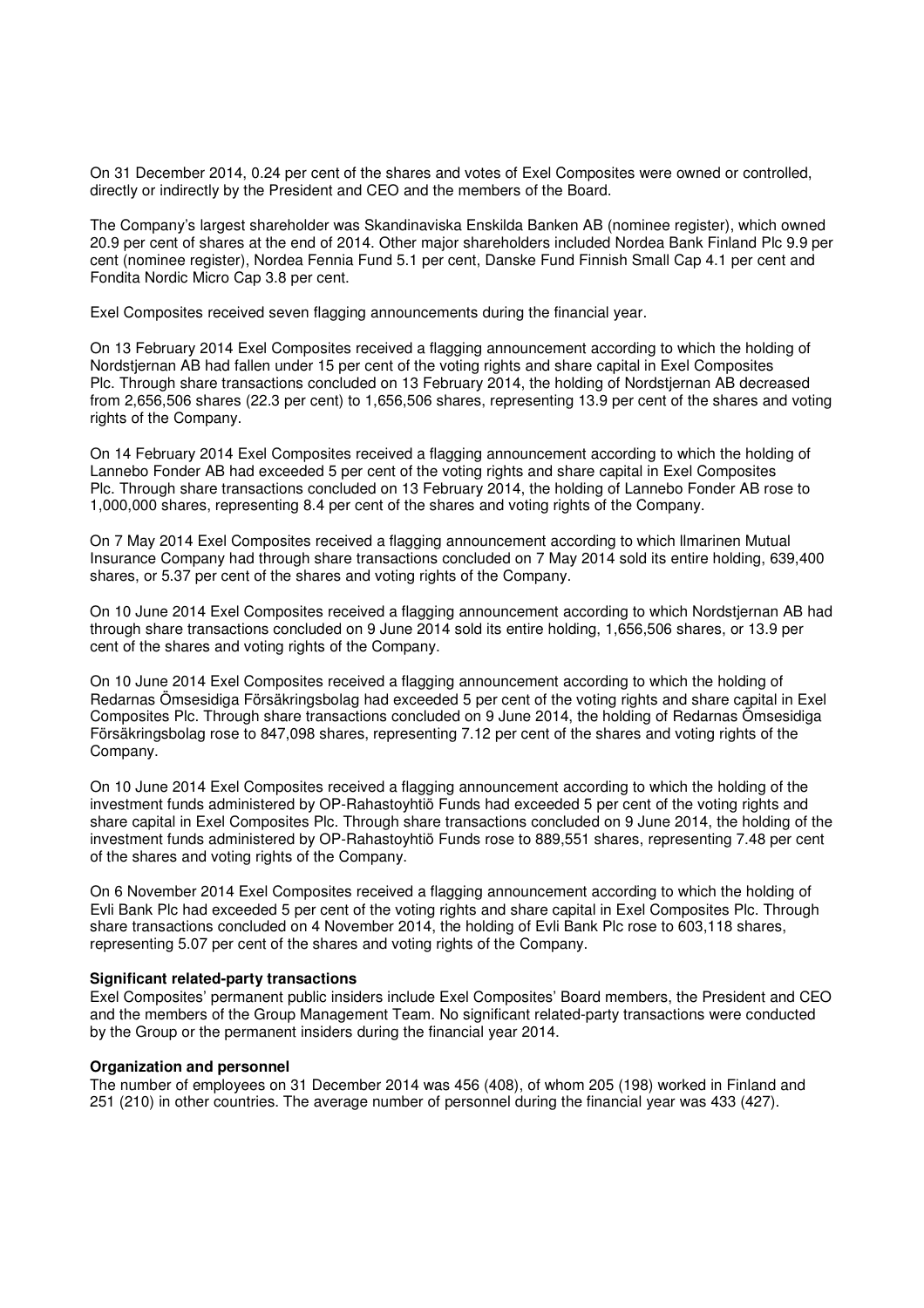The harmonization of the Group's operations was continued. The aim is seamless collaboration across the units in order to enhance synergies and productivity as well as to implement best practices and efficient business processes. In 2014 focus was on improving production speed and yield.

The building and strengthening of global functions continued in 2014. A new global sales organization structure was introduced where the sales is region-based instead of being factory-based. Now the sales persons sell the entire Exel Group product portfolio regardless of their location.

Group-wide practices are supported by our global ERP- and CRM-programs, which are in use in all the units. A decision to renew the ERP-program based on the harmonized processes was made at the end of the year.

#### **Environment, health and safety**

Exel Composites continues to remain vigilant to ensure our site operations are compliant with all national and international rules and regulations. A safe environment for our employees and neighbors is a priority at Exel Composites. The Group plays a leading role in industry associations such as EuCIA (European Composites Industry Association). This helps us stay at the leading edge of awareness of the latest developments in environmental matters including advances in environmental technology and new regulatory measures.

Special attention was given to occupational health and safety in 2014. The Group is rolling out the Occupational Health and Safety Management System OHSAS 18001 over all sites. Exel Composites' environmental issues are managed using ISO 14001 standard as a guideline in all the units of the Group.

#### **Incentive programs**

Exel Composites' performance-based incentive program covers all employees. Salaried employees receive a monthly salary and an annual bonus tied to the attainment of annually established goals emphasizing growth and profitability. Non-salaried employees are also eligible for incentive compensation. Their annual bonus is mainly based on productivity.

The Group has long-term incentive programs for the President and CEO and the Group Management Team and selected key employees of the Company. The aim of the programs is to combine the objectives of the shareholders and the executives in order to increase the value of the Company, to commit the executives to the Company and to offer the executives a competitive reward program based on holding the Company's shares. The Board of Directors makes the decision on the programs annually.

In February 2014 Exel Composites' Board of Directors approved a new program for selected key employees of the Company. The program is based on long-term monetary incentive program and is targeted at some 20 executives for the earning period 2014-2016. The President and CEO and the members of the Group Management Team are included in the target group of the new incentive program.

The 2014 program includes one earning period, the calendar years 2014-2016. The potential long-term monetary performance reward from the program is based on the Group's cumulative Economic Profit and on the Group's Total Shareholder Return (TSR). The potential reward will be paid in 2017. The maximum reward to be paid will be one million EUR.

No reward will be paid to an executive, if his or her employment or service with the Group Company ends before the reward payment for reasons other than retirement unless the Board decides otherwise.

The cost of the programs will be accounted for as operating expenses during the duration of the program and accrued for in the financial statements according to IFRS 2 -standard.

#### **Corporate Governance**

Exel Composites issues a Corporate Governance Statement for the financial year 2014. The Corporate Governance Statement has been composed in accordance with recommendation 54 of the new Corporate Governance Code and Chapter 2, Section 6 of the Finnish Securities Market Act. The Corporate Governance Statement is issued separately from the Board of Directors' report. Further information concerning the corporate governance matters is available at the Group's website at www.exelcomposites.com.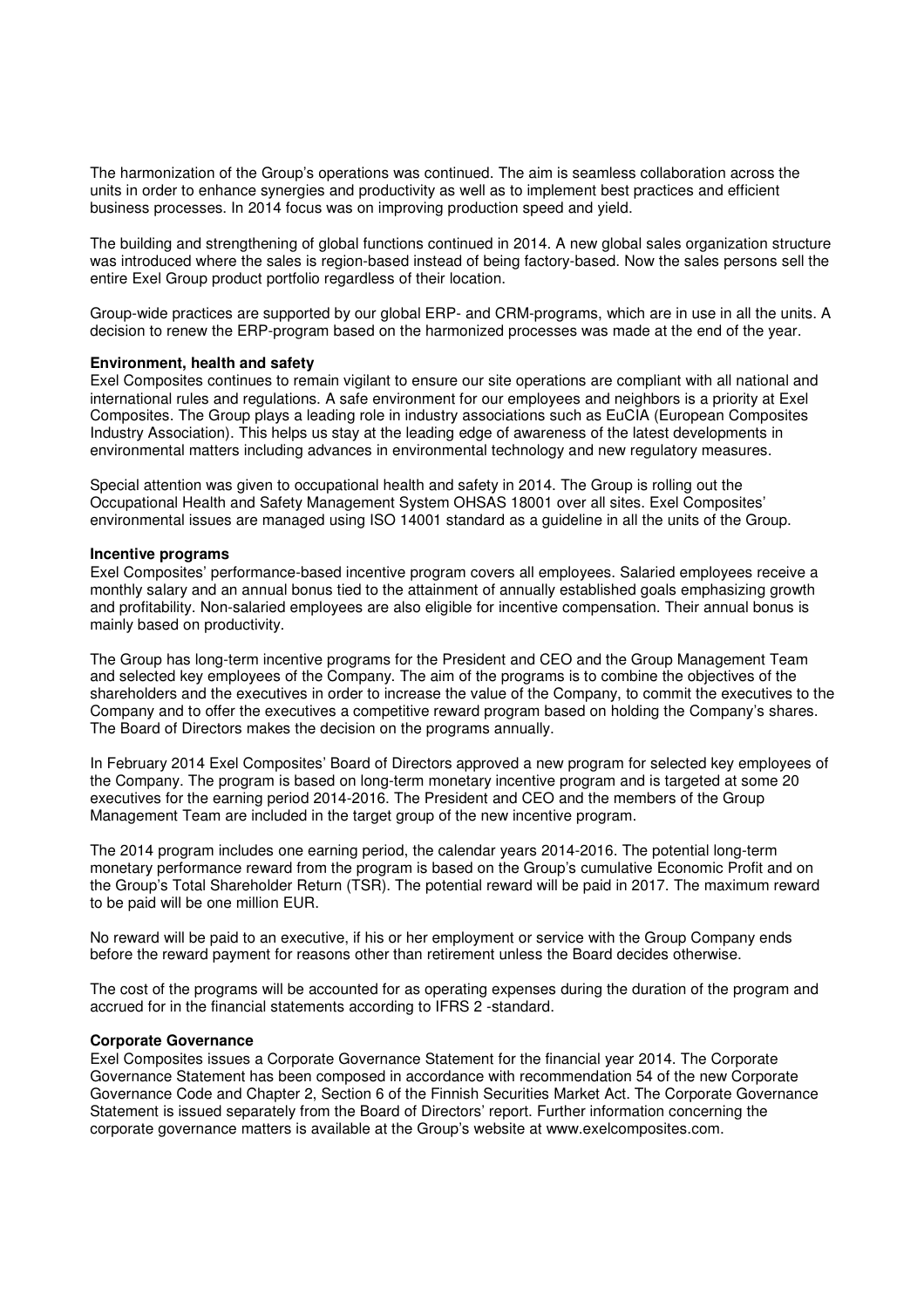## **Decisions of the AGM 2014**

The Annual General Meeting of Exel Composites Plc held on 27 March 2014 approved the Board's proposal not to distribute any dividend for the financial year 2013.

The Annual General Meeting authorized the Board of Directors to acquire the Company's own shares by using unrestricted equity. The maximum amount to be acquired is 600,000 shares. The authorization is valid until 30 June 2015.

## **Board of Directors and Auditors**

On 27 March 2014, the Annual General Meeting appointed Heikki Hiltunen, Peter Hofvenstam, Göran Jönsson and Reima Kerttula to continue on the Board of Directors. Kerstin Lindell was appointed as a new member of the Board as Heikki Mairinoja was no longer available for re-election. At the formative meeting of the Board of Directors held after the AGM, the Board of Directors re-elected from among its members Peter Hofvenstam as its Chairman.

The Board of Directors convened 9 times in 2014 and the average attendance rate at these meetings was 98 per cent. The fees paid to the Board of Directors totaled EUR 141 (163) thousand in 2014.

The Board of Directors reviewed the independence of Board members in accordance with Recommendation 15 of the Corporate Governance Code in its April 2014 meeting. Heikki Hiltunen, Reima Kerttula and Kerstin Lindell are independent Board members. Peter Hofvenstam was considered as independent from the Company, but non-independent from a major shareholder until 10 June 2014, since he was the Vice President of Nordstjernan AB. Göran Jönsson is considered as non-independent from the Company as former President and CEO of the company. The Board was considered to comply with the Corporate Governance independency rules.

The Annual General Meeting of Exel Composites has elected a Shareholders' Nomination Board, which nominates candidates to the Annual General Meeting for election as Board members and proposes the fees to be paid to the Board members. The Nomination Board included the Chairman and persons nominated by the four largest shareholders as of 1 November 2014. In 2014 the Nomination Board comprised Jari Kivihuhta (Nordea Bank Finland Plc) as Chairman, Tuomas Virtala (Danske Capital Finland), Magnus von Knorring (Fondita Funds Management Company Ltd), Karri Alameri (OP Financial Group), and Peter Hofvenstam, the Chairman of the Board of Directors, as an expert member. The Nomination Board met 4 times.

Ernst & Young, Authorized Public Accountants, with Juha Hilmola, APA, as principal auditor, were elected to serve as company auditor in the AGM in 2014.

The fees paid to the auditors for audit services totaled EUR 163 (176) thousand and for non-audit services EUR 51 (71) thousand in 2014.

#### **Changes in Group Management**

Mr. Riku Kytömäki was appointed President and CEO and member of the Group Management Team as of 2 January 2014.

Ms. Tiina Hiltunen was appointed Senior Vice President Human Resources and member of the Group Management Team as of 1 August 2014.

#### **Major near-term risks and uncertainties**

The most significant near-term business risks are related to the general economic development, government regulations and financial crisis in the Euro area as well as to market demand. Continuing low demand in the Australian market may require further corrective actions which can have an impact on the profitability. The possible uncertainties in the Russian and East-European markets will have limited direct impact on Exel Composites.

Raw material prices, energy cost and other cost increases may continue to put pressure on profitability. The new European Community's anti-dumping tariffs imposed on Chinese glass fiber may have a negative effect on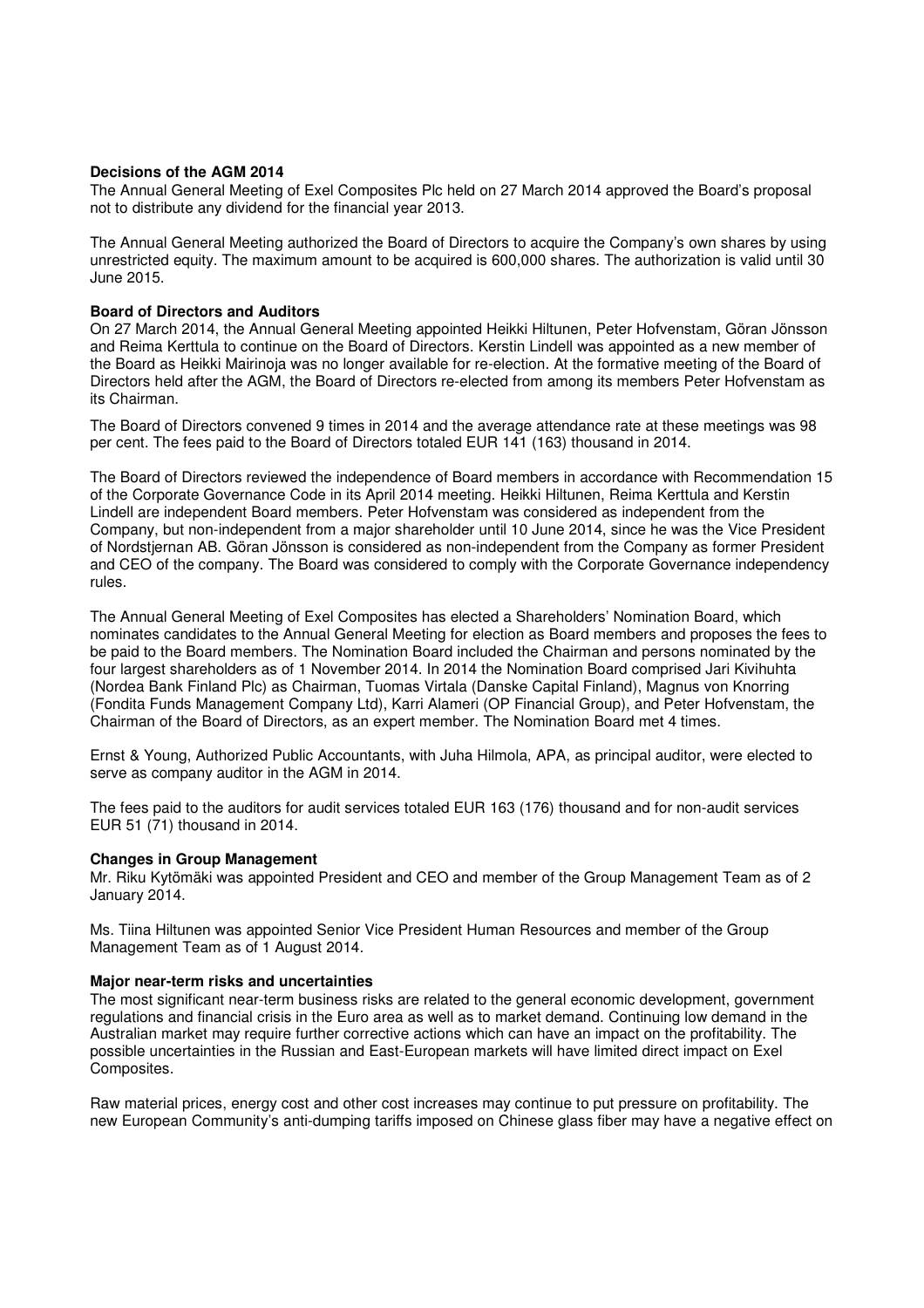the result in terms of increased raw material prices. Currency rate changes, price competition and alternative competing materials may also have a negative effect on the result. The availability and cost of financing may continue to have an effect on the demand and increase the risk of credit losses.

## **Adoption of International Financial Reporting Standards (IRFS)**

All IFRS's in force on 31 December 2014 that are applicable to Exel Composites' business operations, including all SIC- and IFRIC-interpretations thereon, have been complied with when preparing year 2014 and comparable year 2013 figures. International financial reporting standards, referred to in the Finnish Accounting Act and in ordinances issued based on the provisions of this Act, refer to the standards and their interpretations adopted in accordance with the procedure laid down in regulation (EC) No 1606/2002 of the EU. The notes to the consolidated financial statements conform also with the Finnish accounting and company legislation.

## **Events after the review period**

On 13 January 2015 Mr. Mikko Kettunen, 38, was appointed SVP, CFO and member of Exel Composites Plc's Group Management Team as of 7 April 2015. Mr. Kettunen succeeds Mr. Ilkka Silvanto, 63, who has been appointed SVP, Strategic Projects, effective as of 7 April 2015, and will continue reporting to CEO and being member of Group Management Team.

The Board of Directors of Exel Composites Plc has on 12 February 2015 approved a new incentive program for the executives of the Company. The aim of the new program is to combine the objectives of the shareholders and the executives in order to increase the value of the Company, to commit the executives to the Company and to offer the executives a competitive reward program. The new program is based on a long-term monetary performance reward, and the program is targeted at approximately 25 executives for the earning period 2015 − 2017. The CEO and members of the Group Management Team are included in the target group of the new incentive program.

The new program includes one earning period, the calendar years 2015 – 2017. The potential long-term monetary performance reward from the program for the earning period 2015 – 2017 will be based on the Group's cumulative Economic Profit and on the Group's Total Shareholder Return (TSR).

The potential reward from the earning period 2015 – 2017 will be paid in 2018. No reward will be paid to an executive, if his or her employment or service with the Group Company ends before the reward payment unless the executive is leaving the Company due to retirement.

The maximum reward to be paid on the basis of the earning period 2015 – 2017 will be EUR 1.5 million.

The Board of Directors of Exel Composites has on 12 February 2015 made a decision to expand its operations in Austria to meet the increased customer demand. By this investment Exel Composites will be in a better position to serve its Central and Southern European customers. The target is to more than double the production capacity in Austria. The total cost estimate of the project is EUR 8 million. The expansion project will be launched in the first half of 2015 and it is estimated to be completed during the second half of 2016.

## **Outlook for full year 2015**

The market has stabilized and we can see positive signs in the Company's key market segments. However, uncertainties relating to general growth prospects in the economy continue. The Company implements its new strategy by reinforcing the organization, especially in sales resources, product development and operations development, and by increasing its capacity. These efforts are expected to reduce the 2015 operating profit margin compared to 2014, but will position the Company better for long-term profitable growth.

## **Board proposal for dividend distribution**

Exel Composites' financial goals include distributing dividends equal to some 40 per cent of the profit for the financial year as permitted by the financial structure and growth opportunities.

On 31 December 2014 Exel Composites Plc's distributable funds totaled EUR 13,551 thousand, of which profit for the financial period accounted for EUR 2,781 thousand.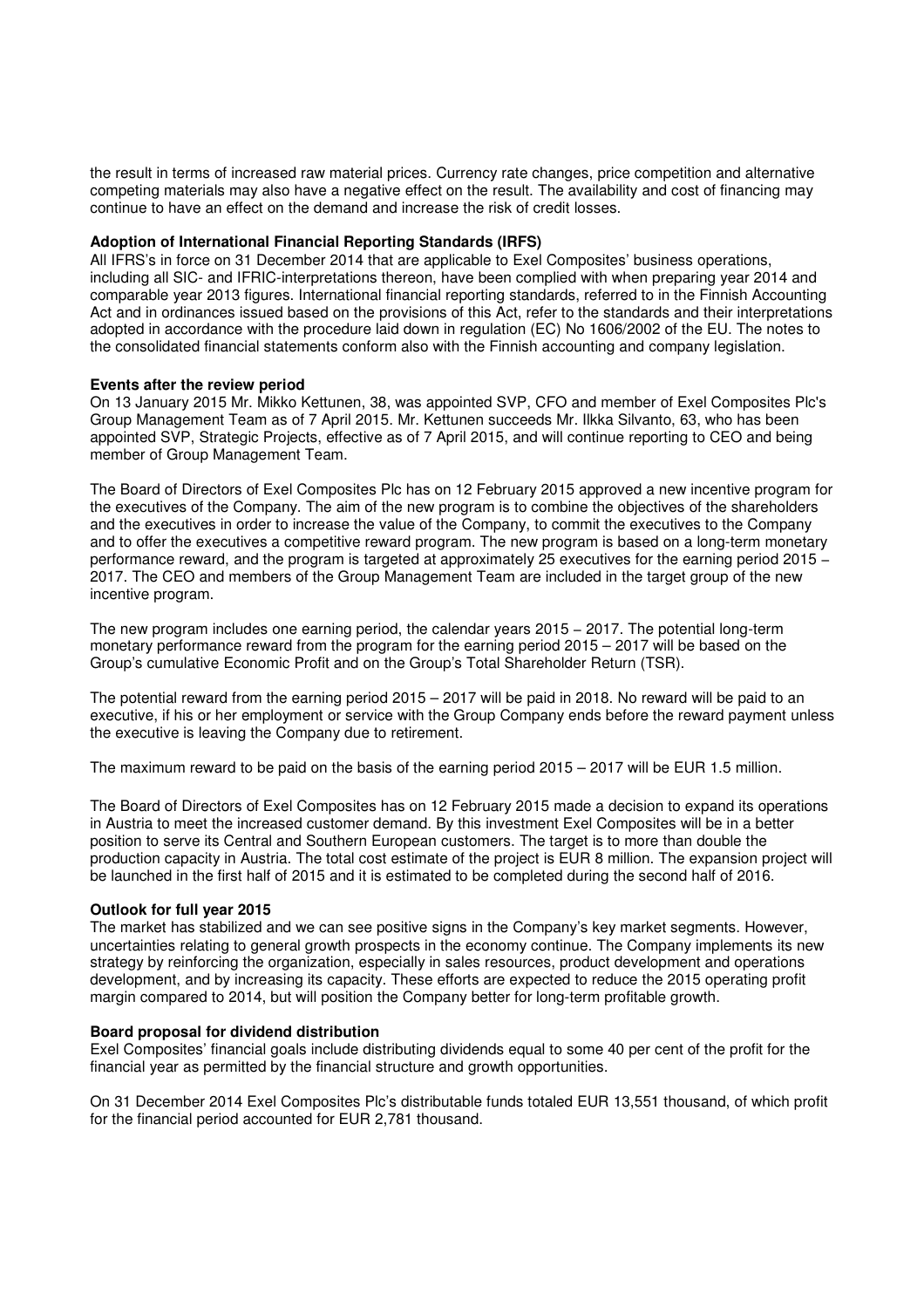The financial position of the Group is strong. The Board has therefore decided to propose to the Annual General Meeting that a dividend of EUR 0.20 (EUR 0.00) per share, a payout ratio of 41.7 per cent, be paid for the 2014 financial year.

As a basis for its proposal, the Board of Directors has made an assessment of the Group's financial position and ability to meet its commitments, as well as the Group's outlook and investment requirements. The Board considers the proposed dividend well-balanced given the prospects, the capital requirements and the risks of the Group's business activities.

The proposed record date for dividends is 30 March 2015. If the Annual General Meeting approves the Board's proposal, the dividend will be paid on 8 April 2015.

#### **Annual General Meeting**

The Annual General Meeting will be held on Thursday 26 March 2015 beginning at 10.30 am at Scandic Marina Congress Center at the address of Katajanokanlaituri 7, Helsinki, Finland.

#### **Financial reporting in 2015**

The 2014 Annual Report will be published on the Company's website on Thursday 5 March 2015 at www.exelcomposites.com.

The Group will issue quarterly interim reports on 6 May, 24 July and 23 October 2015.

#### **Press conference**

Exel Composites will hold an analyst and press conference regarding the financial statements today Friday 13 February 2015 at 12.30 pm at Scandic Hotel Simonkenttä at Tapiola meeting room at the address of Simonkatu 9, Helsinki, Finland.

## **Forward-looking statements**

Certain statements in this report, which are not historical facts, including, without limitation, those regarding expectations for general economic development and market situation; regarding customer industry profitability and investment willingness; regarding Company growth, development and profitability; regarding cost savings; regarding fluctuations in exchange rates and interest levels; regarding the success of pending and future acquisitions and restructurings; and statements preceded by "believes," "expects," "anticipates," "foresees" or similar expressions are forward-looking statements.

These statements are based on current expectations and currently known facts. Therefore, they involve risks and uncertainties that may cause actual results to differ materially from results currently expected by the Company.

Other unknown or unpredictable factors or underlying assumptions subsequently proving to be incorrect could cause actual results to differ materially from those in the forward-looking statements. Exel Composites does not undertake any obligation to publicly update or revise forward-looking statements, whether as a result of new information, future events or otherwise, except to the extent legally required.

Vantaa, 13 February 2015

Board of Directors of Exel Composites Plc

## **For further information, please contact:**

Riku Kytömäki, President and CEO

tel. +358 50 511 8288, or email riku.kytomaki@exelcomposites.com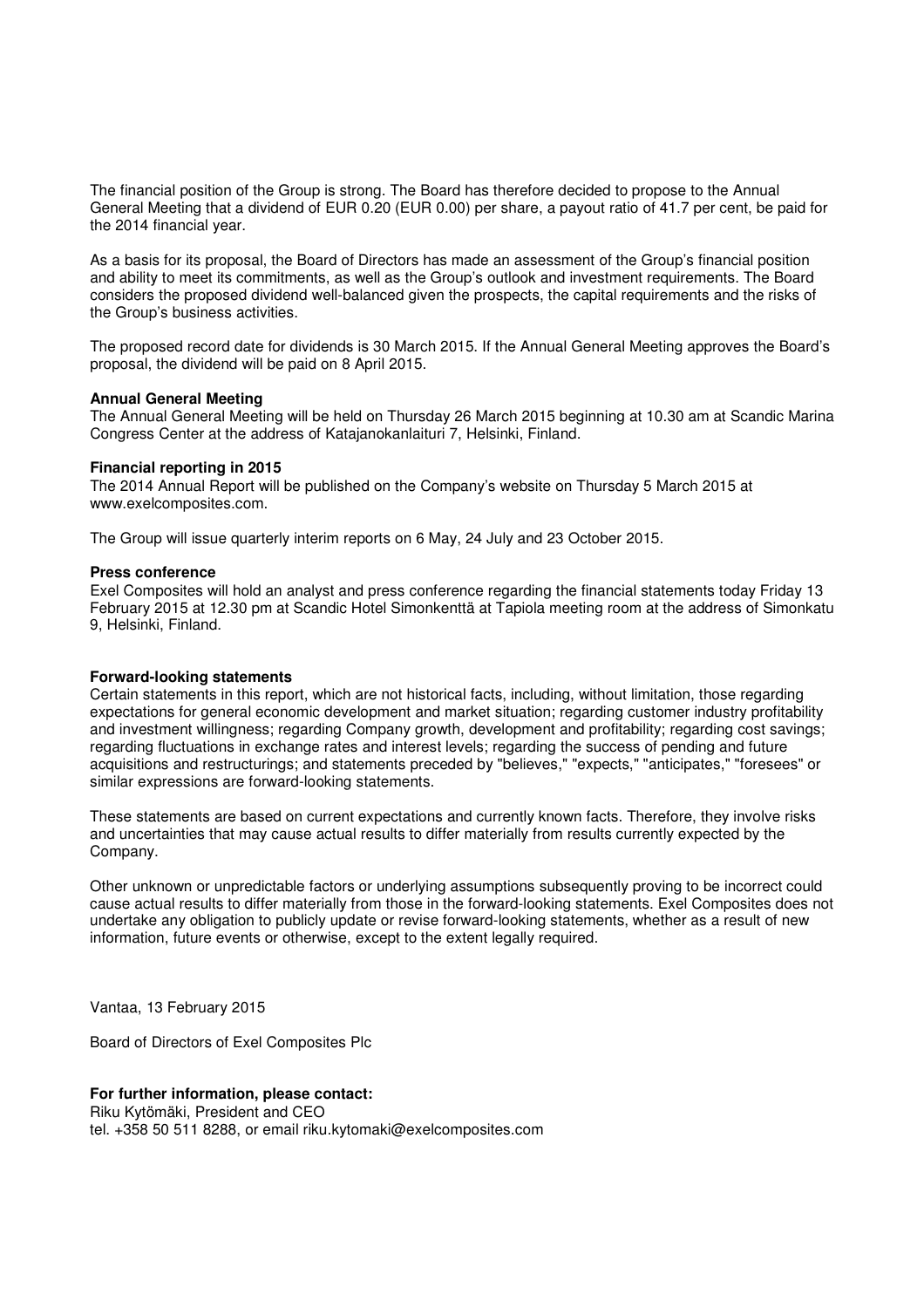Ilkka Silvanto, CFO and Administrative Director tel. +358 50 598 9553, or email ilkka.silvanto@exelcomposites.com

## **Distribution**

NASDAQ OMX Helsinki Ltd. Main news media www.exelcomposites.com

## **Exel Composites in brief**

Exel Composites (www.exelcomposites.com) is a leading composite technology company that designs, manufactures and markets composite products and solutions for demanding applications. Exel Composites provides superior customer experience through continuous innovation, world-class operations and long-term partnerships.

The core of the operations is based on own, internally developed composite technology, product range based on it and strong market position in selected segments with a strong quality and brand image. Profitable growth is pursued by a relentless search for new applications and development in co-operation with customers. The personnel's expertise and high level of technology play a major role in Exel Composites' operations.

Exel Composites Plc share is listed in NASDAQ OMX Helsinki Ltd.

## **Summary of Financial Statements and notes to the Financial Statements 1 January – 31 December 2014**

#### Accounting principles:

These Financial Statements have been prepared in accordance with IAS 34, Interim Financial Reporting. The same accounting policies have been followed as in the previous Financial Statements. Key indicator calculations remain unchanged and have been presented in the 2014 Financial Statements.

Preparation of financial statements in accordance with the IFRS standards requires Exel Composites' management to make estimates and assumptions that have an effect on the amount of assets and liabilities on the balance sheet at the closing date as well as the amounts of income and expenses for the financial period. In addition, the management must exercise its judgement regarding the application of accounting policies. Since the estimates and assumptions are based on the views at the date of the Financial Statements, they include risks and uncertainties. The actual results may differ from the estimates and assumptions.

The amounts presented in the income statement and balance sheet are Group figures. The amounts presented in the release are rounded, so the sum of individual figures may differ from the sum reported. The financial statements are audited and the auditor's report for the financial statements has been issued.

## CONSOLIDATED COMPREHENSIVE INCOME STATEMENT

| <b>EUR</b> thousand                              | $1.10 -$<br>31.12.<br>2014 | $1.10. -$<br>31.12.<br>2013 | Change, % | $1.1 - 31.12$ .<br>2014 | $1.1 -$<br>31.12.<br>2013 | Change, % |
|--------------------------------------------------|----------------------------|-----------------------------|-----------|-------------------------|---------------------------|-----------|
| Net sales                                        | 21,071                     | 17,770                      | 18.6      | 79.253                  | 69.290                    | 14.4      |
| Materials and<br>services<br>Employee<br>benefit | $-7,992$                   | $-6.443$                    | $-24.0$   | $-29.134$               | $-26.037$                 | $-11.9$   |
| expenses                                         | $-6,068$                   | $-5,388$                    | $-12.6$   | $-22,691$               | $-21,128$                 | $-7.4$    |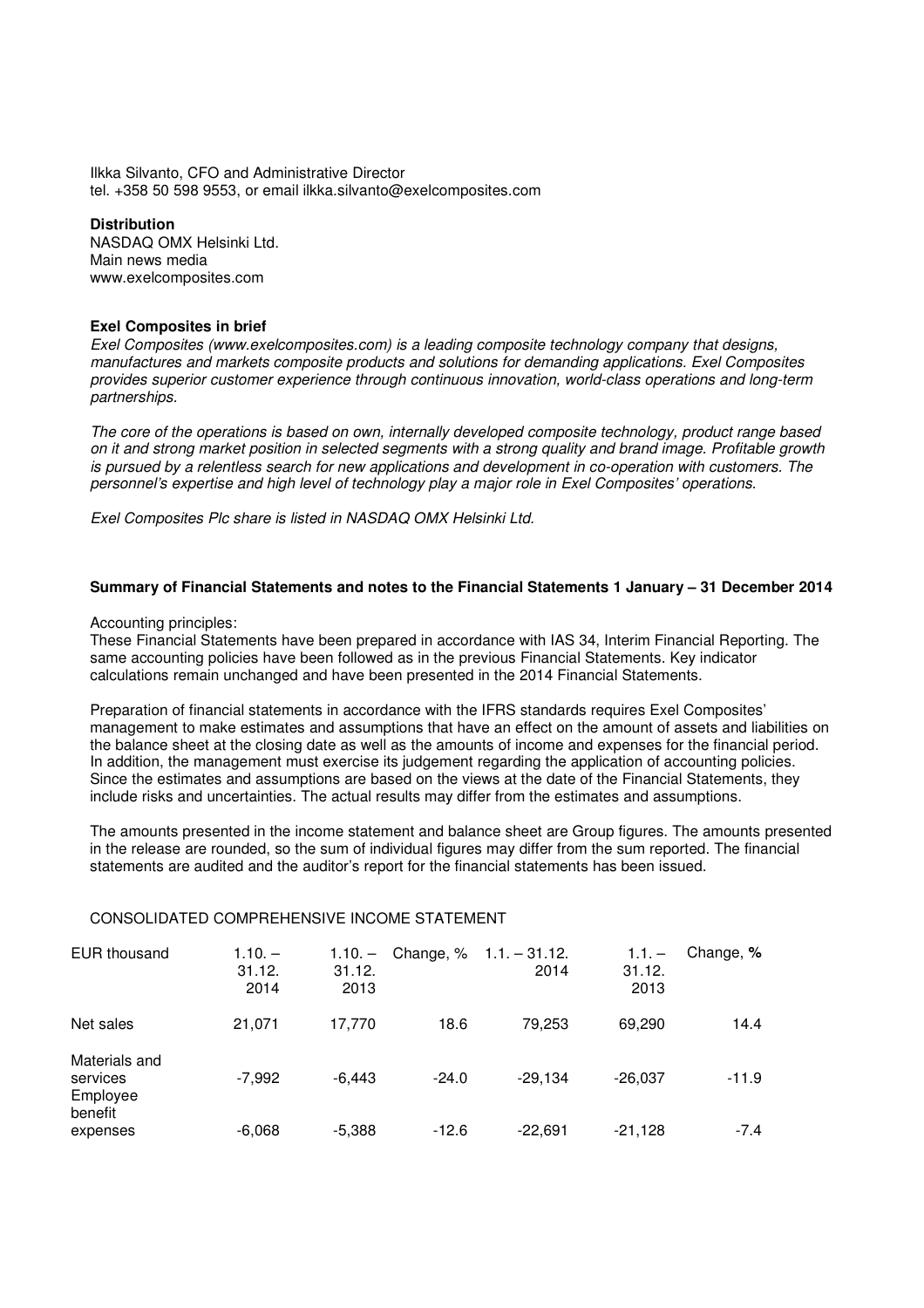| Depreciation<br>and impairment                                                                                                        | $-631$    | $-683$    | 7.6      | $-3,115$   | $-2,691$  | $-15.8$ |
|---------------------------------------------------------------------------------------------------------------------------------------|-----------|-----------|----------|------------|-----------|---------|
| Other operating<br>expenses<br>Other operating                                                                                        | $-4,473$  | $-4,035$  | $-10.9$  | $-16, 133$ | $-15,258$ | $-5.7$  |
| income                                                                                                                                | 162       | 267       | $-39.3$  | 707        | 667       | 6.0     |
| Operating profit                                                                                                                      | 2,069     | 1,486     | 39.2     | 8,887      | 4,843     | 83.5    |
| Net financial<br>items                                                                                                                | $-62$     | 9         | $-788.9$ | $-430$     | $-286$    | $-50.3$ |
| Profit before tax                                                                                                                     | 2,007     | 1,495     | 34.2     | 8,457      | 4,557     | 85.6    |
| Income taxes                                                                                                                          | $-542$    | $-705$    | 23.1     | $-2,754$   | $-1,477$  | $-86.5$ |
| Profit/loss for<br>the period                                                                                                         | 1,466     | 790       | 85.6     | 5,702      | 3,080     | 85.1    |
| Other<br>comprehensive<br>income:                                                                                                     |           |           |          |            |           |         |
| Exchange<br>differences on<br>translating<br>foreign<br>operations                                                                    | $-114$    | $-620$    | 81.6     | 1,370      | $-2,174$  | 163.0   |
| Income tax<br>relating to<br>components of<br>other<br>comprehensive                                                                  | $\pmb{0}$ |           | 0.0      | $\pmb{0}$  | 0         | 0.0     |
| income<br>Items that will<br>not be<br>reclassified to<br>profit or loss:<br>Defined benefit<br>plan actuarial<br>$gains(+)/loss(-),$ |           | $\pmb{0}$ |          |            |           |         |
| net of tax                                                                                                                            | $-90$     | 0         |          | $-90$      | $\pmb{0}$ |         |
| Other<br>comprehensive<br>income, net of<br>tax                                                                                       | $-204$    | $-620$    | 67.1     | 1,280      | $-2,174$  | 158.9   |
| Total<br>comprehensive<br>income                                                                                                      | 1,262     | 170       | 642.4    | 6,983      | 906       | 670.8   |
|                                                                                                                                       |           |           |          |            |           |         |

Profit/loss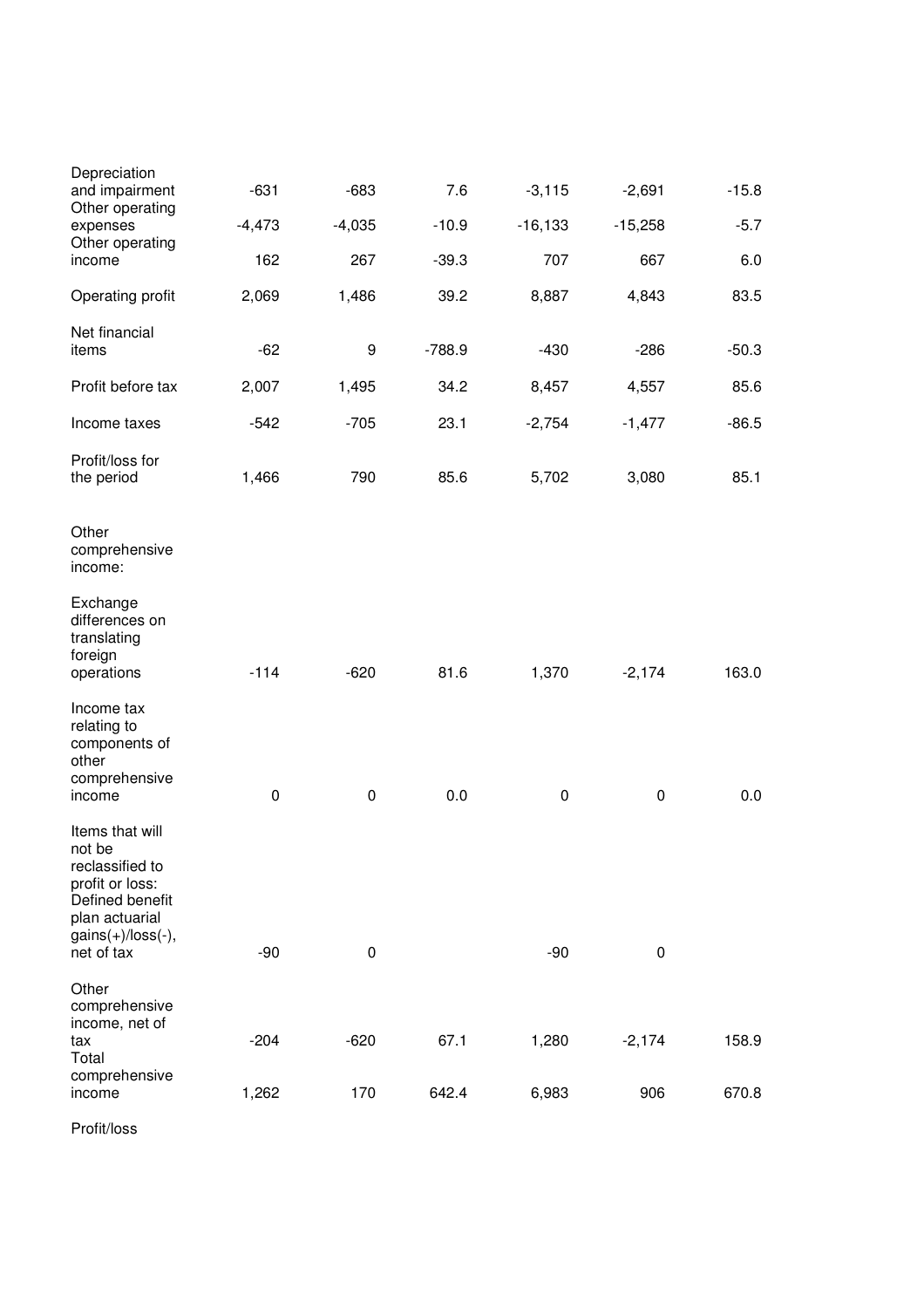| attributable to:<br><b>Equity holders</b><br>of the parent<br>company                                                                                                        | 1,466                                | 790  |                                                  | 5,702                                            | 3,080                                                         |
|------------------------------------------------------------------------------------------------------------------------------------------------------------------------------|--------------------------------------|------|--------------------------------------------------|--------------------------------------------------|---------------------------------------------------------------|
| Comprehensive<br>income<br>attributable to:<br><b>Equity holders</b><br>of the parent<br>company                                                                             | 1,262                                | 170  |                                                  | 6,983                                            | 906                                                           |
| Earnings per<br>share, diluted<br>and undiluted,<br>EUR                                                                                                                      | 0.12                                 | 0.07 |                                                  | 0.48                                             | 0.26                                                          |
|                                                                                                                                                                              | CONDENSED CONSOLIDATED BALANCE SHEET |      |                                                  |                                                  |                                                               |
| <b>EUR</b> thousand                                                                                                                                                          |                                      |      | 31.12.2014                                       | 31.12.2013                                       | Change                                                        |
| <b>ASSETS</b><br>Non-current assets<br>Goodwill<br>Other intangible assets<br>Tangible assets<br>Deferred tax assets<br>Other non-current assets<br>Non-current assets total |                                      |      | 9,676<br>686<br>12,533<br>285<br>74<br>23,253    | 9,383<br>921<br>10,796<br>641<br>70<br>21,821    | 293<br>$-235$<br>1,737<br>-356<br>4<br>1,433                  |
| <b>Current assets</b><br>Inventories<br>Trade and other receivables<br>Cash at bank and in hand<br>Current assets total<br><b>Total assets</b>                               |                                      |      | 10,034<br>10,906<br>8,218<br>29,158<br>52.411    | 7,936<br>9,273<br>9,438<br>26,648<br>48,468      | 2,098<br>1,633<br>$-1,220$<br>2,510<br>3,943                  |
| <b>EQUITY AND LIABILITIES</b><br>Shareholders' equity<br>Share capital<br>Other reserves<br><b>Translation differences</b><br>Retained earnings<br>Profit for the period     | Invested unrestricted equity fund    |      | 2,141<br>79<br>2,539<br>3,534<br>15,724<br>5,702 | 2,141<br>72<br>2,539<br>2,164<br>12,844<br>3,080 | 0<br>$\overline{7}$<br>$\mathbf 0$<br>1,370<br>2,880<br>2,622 |
| holders of the parent company<br>Total equity                                                                                                                                | Total equity attributable to equity  |      | 29,720<br>29,720                                 | 22,841<br>22,841                                 | 6,879<br>6,879                                                |
|                                                                                                                                                                              |                                      |      |                                                  |                                                  |                                                               |

Non-current liabilities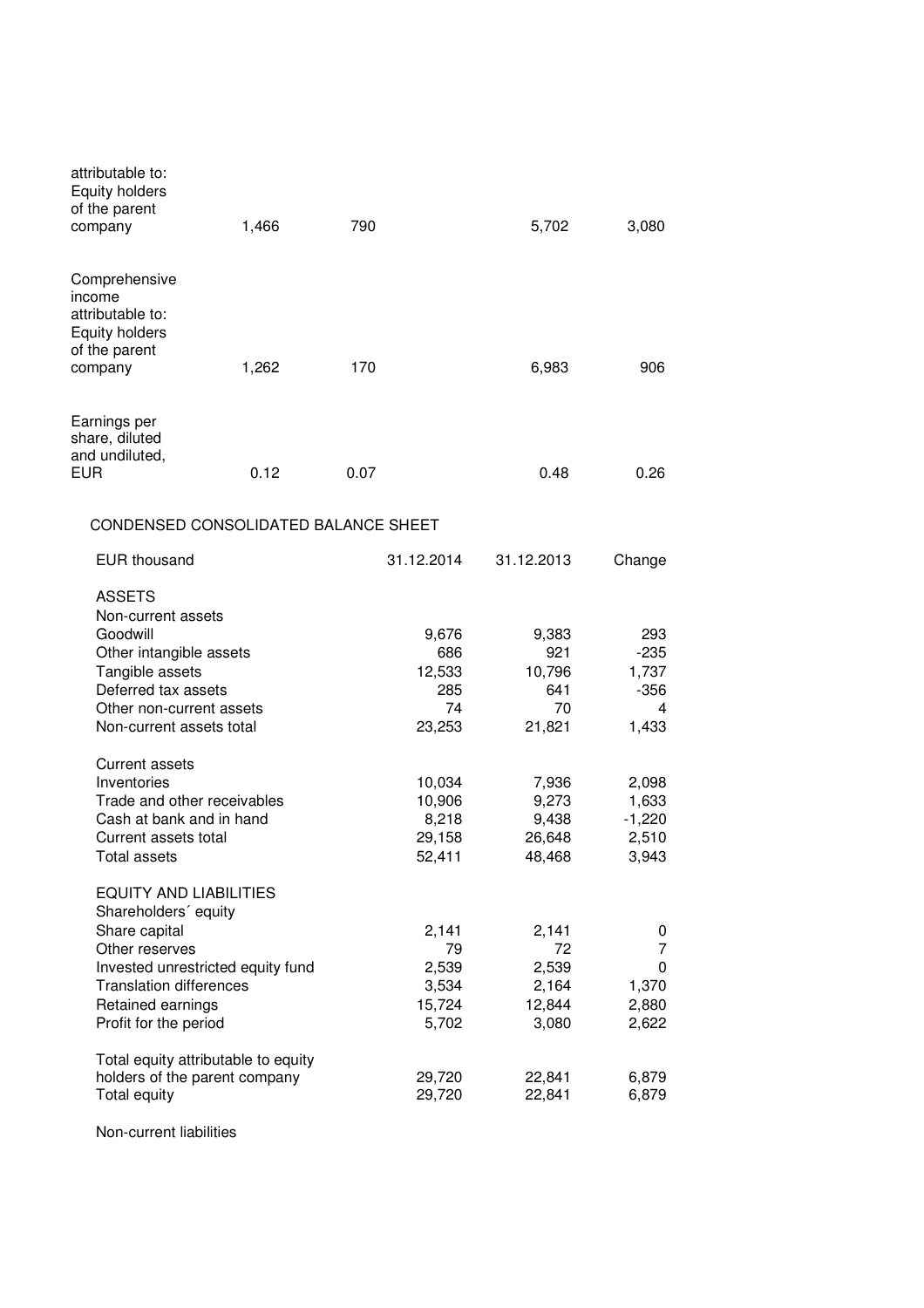| Interest-bearing liabilities<br>Interest-free liabilities<br>Deferred tax liabilities     | 4,623<br>454<br>505 | 1,761<br>402<br>440 | 2,862<br>52<br>65 |
|-------------------------------------------------------------------------------------------|---------------------|---------------------|-------------------|
| <b>Current liabilities</b><br>Interest-bearing liabilities<br>Trade and other non-current | 1,000               | 11,105              | $-10, 105$        |
| liabilities                                                                               | 16,110              | 11,920              | 4,190             |
| <b>Total liabilities</b>                                                                  | 22,692              | 25,628              | $-2.936$          |
| Total equity and liabilities                                                              | 52,411              | 48,468              | 3,943             |

## STATEMENT OF CHANGES IN SHAREHOLDERS' EQUITY

| <b>EUR thousand</b>                                                                                                                           | Share<br>Capital  | Other<br>Reserv<br>es | Invested<br>Unrestrict<br>ed<br>Equity<br>Fund | Translati<br>on<br>Differenc<br>es   | Retained<br>Earnings         | Total                               |
|-----------------------------------------------------------------------------------------------------------------------------------------------|-------------------|-----------------------|------------------------------------------------|--------------------------------------|------------------------------|-------------------------------------|
| Balance at 1<br>January 2013                                                                                                                  | 2,141             | 45                    | 8,488                                          | 4,337                                | 16,427                       | 31,438                              |
| Comprehensive<br>result<br>Other items<br>Additional capital<br>repayment<br>Dividend                                                         | 0<br>$\mathbf{0}$ | 0<br>27               | 0<br>$\mathbf{0}$<br>$-5,948$                  | $-2,174$<br>$\mathbf 0$<br>$\pmb{0}$ | 3,080<br>$-14$<br>$-3,569$   | 906<br>14<br>$-5,948$<br>$-3,569$   |
| Balance at 31<br>December 2013                                                                                                                | 2,141             | 72                    | 2,539                                          | 2,164                                | 15,924                       | 22,841                              |
| Balance at 1st<br>January 2014                                                                                                                | 2,141             | 72                    | 2,539                                          | 2,164                                | 15,924                       | 22,841                              |
| Comprehensive<br>result<br>Defined benefit<br>plan actuarial                                                                                  | 0                 |                       | $\mathbf 0$                                    | 1,370                                | 5,702                        | 7,072                               |
| $gains(+)/loss(-),$<br>net of tax<br>Other items<br>Dividend<br>Correction of an<br>error in<br>previously<br>issued financial<br>statements* | $\pmb{0}$         | $\overline{7}$        | $\mathbf 0$                                    | 0                                    | $-90$<br>$-7$<br>0<br>$-104$ | $-90$<br>0<br>$\mathbf 0$<br>$-104$ |
| Balance at 31<br>December 2014                                                                                                                | 2,141             | 79                    | 2,539                                          | 3,534                                | 21,426                       | 29,720                              |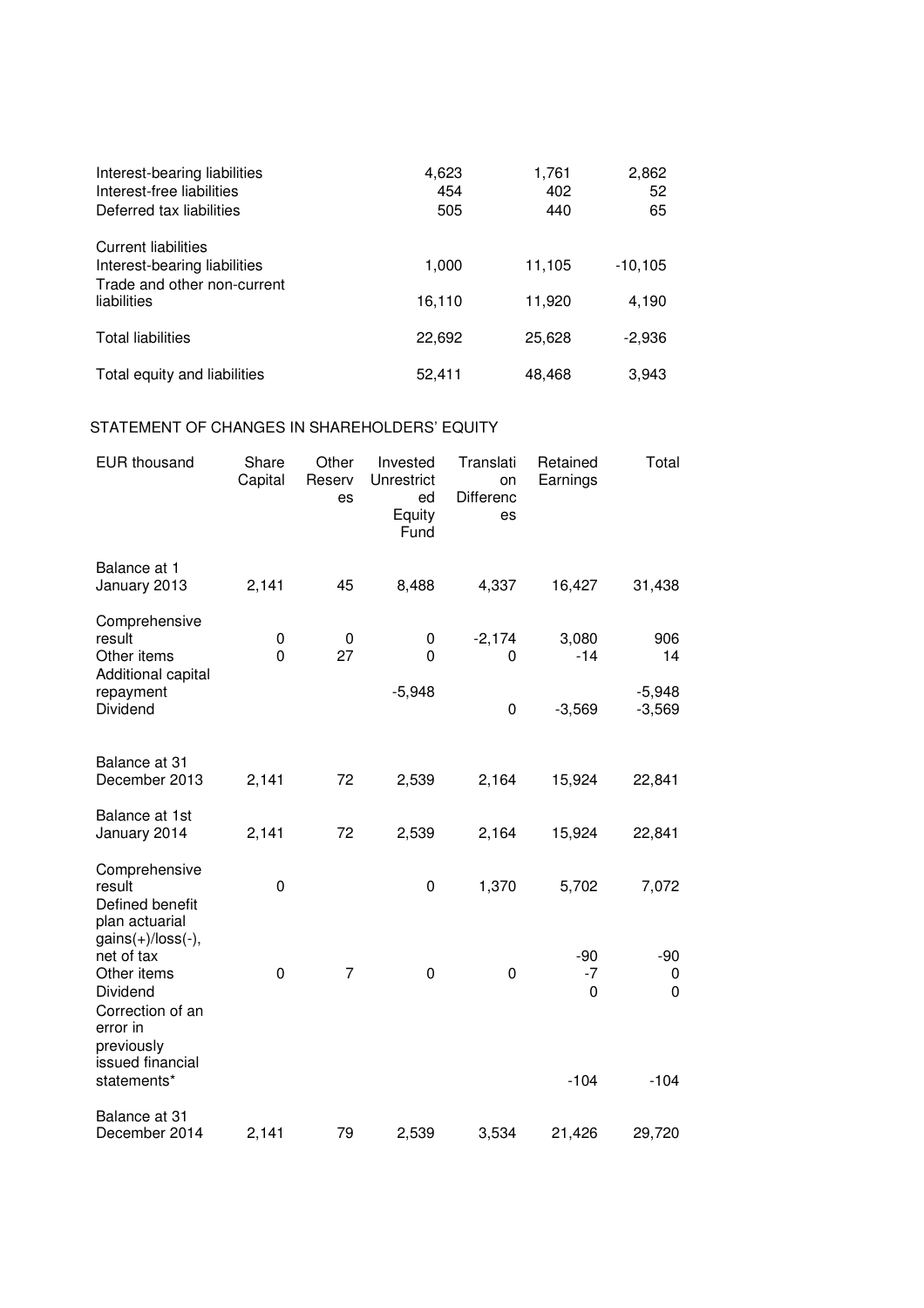\*Correction of actuarial losses in prior year related to the pension liability in Exel Composites N.V.

# CONDENSED CONSOLIDATED CASH FLOW STATEMENT

| <b>EUR thousand</b>                                                                                                                                                                                                                                                                                        |             |              |             | $1.1. -$<br>31.12.<br>2014                                                         | $1.1. -$<br>31.12.<br>2013                                                      | Change                                                                |             |                       |
|------------------------------------------------------------------------------------------------------------------------------------------------------------------------------------------------------------------------------------------------------------------------------------------------------------|-------------|--------------|-------------|------------------------------------------------------------------------------------|---------------------------------------------------------------------------------|-----------------------------------------------------------------------|-------------|-----------------------|
| Cash Flow from Operating Activities<br>Profit for the period<br>Adjustments<br>Change in working capital                                                                                                                                                                                                   |             |              |             | 5,702<br>7,425<br>455                                                              | 3,080<br>4,088<br>1,658                                                         | 2,622<br>3,337<br>$-1,203$                                            |             |                       |
| Cash Flow Generated by Operations<br>Interest paid<br>Interest received<br>Other financial items<br>Income taxes paid                                                                                                                                                                                      |             |              |             | 13,582<br>$-167$<br>56<br>$-328$<br>$-2,464$                                       | 8,826<br>$-213$<br>39<br>$-196$<br>$-668$                                       | 4,756<br>$-132$<br>$-1,796$                                           | 46<br>17    |                       |
| Net Cash Flow from Operating Activities                                                                                                                                                                                                                                                                    |             |              |             | 10,679                                                                             | 7,788                                                                           | 2,891                                                                 |             |                       |
| Cash Flow from Investing Activities                                                                                                                                                                                                                                                                        |             |              |             |                                                                                    |                                                                                 |                                                                       |             |                       |
| Capital expenditure<br>Proceeds from sale of fixed assets                                                                                                                                                                                                                                                  |             |              |             | $-4,354$<br>0                                                                      | $-2,767$<br>0                                                                   | $-1,587$                                                              | 0           |                       |
| Cash Flow from Investing Activities                                                                                                                                                                                                                                                                        |             |              |             | $-4,354$                                                                           | $-2,767$                                                                        | $-1,587$                                                              |             |                       |
| Cash Flow from Financing<br>Share issue<br>Proceeds from long-term borrowings<br>Instalments of long-term borrowings<br>Change in short-term loans<br>Instalments of finance lease liabilities<br>Additional capital repayment<br>Dividends paid<br>Net Cash Flow from Financing<br>Change in Liquid Funds |             |              |             | $\pmb{0}$<br>5,000<br>$-2,840$<br>$-9,700$<br>-5<br>0<br>0<br>$-7,545$<br>$-1,220$ | 0<br>0<br>$-5,000$<br>9,700<br>$-11$<br>$-5,948$<br>$-3,569$<br>$-4,828$<br>193 | 5,000<br>2,160<br>$-19,400$<br>5,948<br>3,569<br>$-2,717$<br>$-1,413$ | 0<br>6      |                       |
| Liquid funds in the beginning of period<br>Change in liquid funds<br>Liquid funds at the end of period                                                                                                                                                                                                     |             |              |             | 9,438<br>$-1,220$<br>8,218                                                         | 9,245<br>193<br>9,438                                                           | 193<br>$-1,413$<br>$-1,220$                                           |             |                       |
| <b>QUARTERLY KEY FIGURES</b>                                                                                                                                                                                                                                                                               |             |              |             |                                                                                    |                                                                                 |                                                                       |             |                       |
| <b>EUR thousand</b>                                                                                                                                                                                                                                                                                        | IV/<br>2014 | III/<br>2014 | II/<br>2014 | $\frac{1}{2}$<br>2014                                                              | IV/<br>2013                                                                     | III/<br>2013                                                          | II/<br>2013 | $\frac{1}{2}$<br>2013 |

I/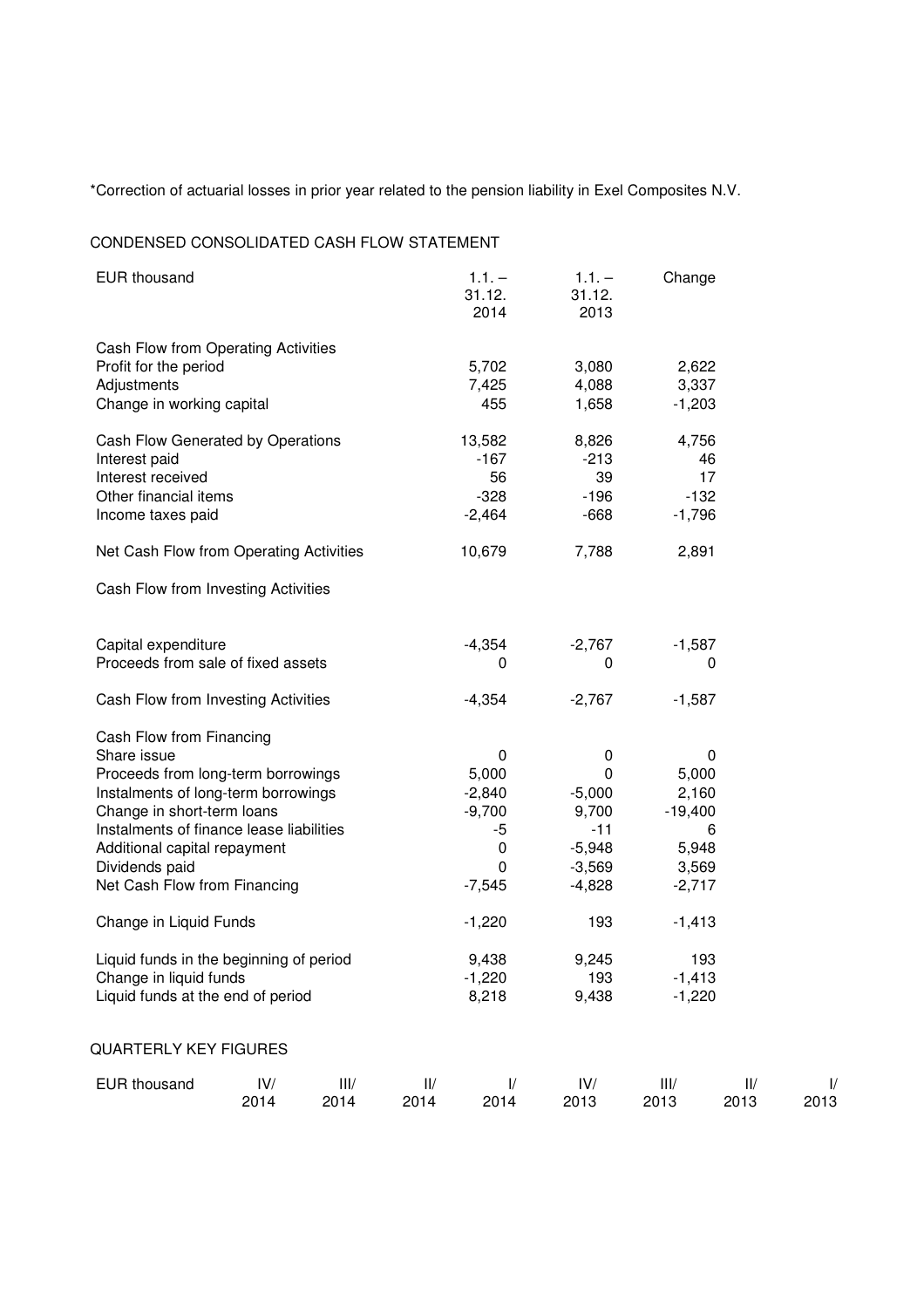| Net sales<br>Materials and                         | 21,071   | 18,950   | 21,420     | 17,811   | 17,770           | 17,075   | 17,548   | 16,897   |
|----------------------------------------------------|----------|----------|------------|----------|------------------|----------|----------|----------|
| services<br>Employee<br>benefit                    | $-7,992$ | $-6,876$ | $-8,290$   | $-5,976$ | $-6,443$         | $-6,709$ | $-6,455$ | $-6,430$ |
| expenses<br>Depreciation<br>and                    | $-6,068$ | $-5,595$ | $-5,635$   | $-5,393$ | $-5,388$         | $-4,983$ | $-5,448$ | $-5,309$ |
| impairment                                         | $-631$   | $-1,167$ | $-654$     | $-663$   | $-683$           | $-650$   | $-684$   | $-673$   |
| Operating<br>expenses<br>Other                     | $-4,473$ | $-3,621$ | $-3,949$   | $-4,089$ | $-4,035$         | $-3,731$ | $-3,510$ | $-3,981$ |
| operating<br>income                                | 162      | 185      | 161        | 200      | 267              | 79       | 159      | 163      |
| Operating<br>profit                                | 2,069    | 1,875    | 3,054      | 1,890    | 1,486            | 1,081    | 1,609    | 666      |
| Net financial<br>items                             | $-62$    | $-22$    | $-118$     | $-229$   | $\boldsymbol{9}$ | $-271$   | $-48$    | 24       |
| Profit before<br>taxes                             | 2,007    | 1,853    | 2,935      | 1,661    | 1,495            | 810      | 1,562    | 691      |
|                                                    |          |          |            |          |                  |          |          |          |
| Income taxes                                       | $-542$   | $-962$   | $-706$     | $-545$   | $-705$           | $-237$   | $-399$   | $-136$   |
| Profit/loss for<br>the period                      | 1,466    | 891      | 2,229      | 1,116    | 790              | 573      | 1,162    | 555      |
| Earnings per<br>share, EUR<br>Earnings per         | 0.12     | 0.07     | 0.19       | 0.09     | 0.07             | 0.05     | 0.10     | 0.05     |
| share, EUR,<br>diluted<br>Average                  | 0.12     | 0.07     | 0.19       | 0.09     | 0.07             | 0.05     | 0.10     | 0.05     |
| number of<br>shares,                               |          |          |            |          |                  |          |          |          |
| undiluted,<br>1,000 shares<br>Average<br>number of | 11,897   | 11,897   | 11,897     | 11,897   | 11,897           | 11,897   | 11,897   | 11,897   |
| shares,<br>diluted,<br>1,000 shares<br>Average     | 11,897   | 11,897   | 11,897     | 11,897   | 11,897           | 11,897   | 11,897   | 11,897   |
| number of<br>personnel                             | 451      | 427      | 427        | 418      | 417              | 427      | 427      | 436      |
| <b>COMMITMENTS AND CONTINGENCIES</b>               |          |          |            |          |                  |          |          |          |
| <b>EUR thousand</b>                                |          |          | 31.12.2014 |          | 31.12.2013       |          |          |          |
|                                                    |          |          |            |          |                  |          |          |          |

On own behalf

Mortgages 2,783 2,783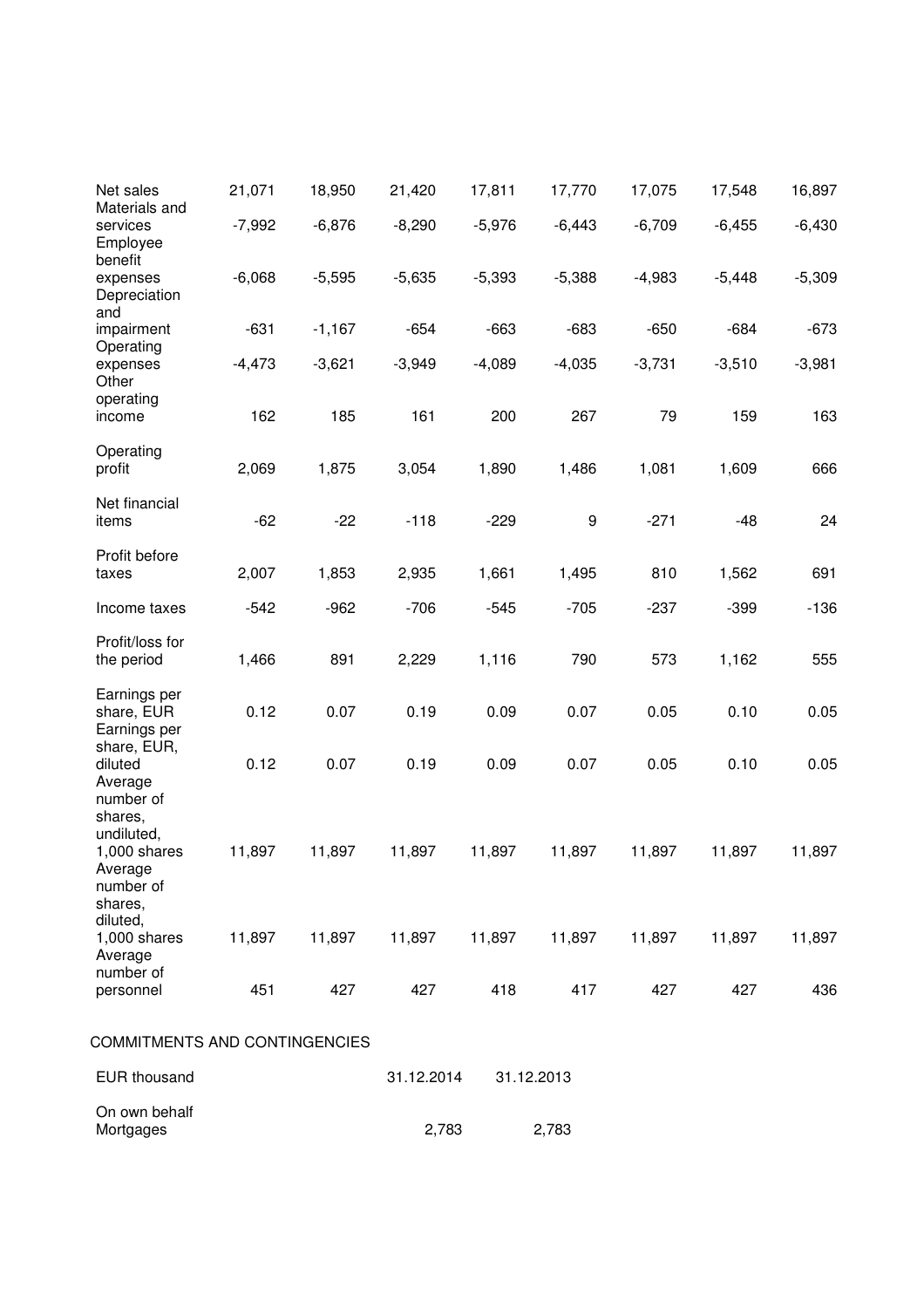| Corporate mortgages                                                                                                                                                                                                                    | 12,500                                                                           | 12,500                                                                       |                                                  |
|----------------------------------------------------------------------------------------------------------------------------------------------------------------------------------------------------------------------------------------|----------------------------------------------------------------------------------|------------------------------------------------------------------------------|--------------------------------------------------|
| Lease liabilities                                                                                                                                                                                                                      |                                                                                  |                                                                              |                                                  |
| - in next 12 months<br>- in next 1-5 years                                                                                                                                                                                             | 896<br>1,414                                                                     | 810<br>994                                                                   |                                                  |
| Other commitments                                                                                                                                                                                                                      | 6                                                                                | 6                                                                            |                                                  |
| DERIVATIVE FINANCIAL INSTRUMENTS                                                                                                                                                                                                       |                                                                                  |                                                                              |                                                  |
| Nominal values<br><b>EUR thousand</b>                                                                                                                                                                                                  | 31.12.2014                                                                       | 31.12.2013                                                                   |                                                  |
| Interest rate derivatives<br>Interest rate swaps<br>Purchased interest rate options                                                                                                                                                    | 3,000<br>0                                                                       | 5,000<br>0                                                                   |                                                  |
| CONSOLIDATED KEY FIGURES                                                                                                                                                                                                               |                                                                                  |                                                                              |                                                  |
| <b>EUR thousand</b>                                                                                                                                                                                                                    | $1.1. -$<br>31.12.<br>2014                                                       | $1.1 -$<br>31.12.<br>2013                                                    | Change, %                                        |
| Continuing operations<br>Net sales<br>Operating profit<br>% of net sales<br>Profit before tax<br>% of net sales<br>Profit for the period<br>% of net sales                                                                             | 79,253<br>8,887<br>11.2<br>8,457<br>10.7<br>5,702<br>7.2                         | 69,290<br>4,843<br>7.0<br>4,557<br>6.6<br>3,080<br>4.4                       | 14.3<br>83.5<br>85.6<br>85.1                     |
| Shareholders' equity<br>Interest-bearing liabilities<br>Cash and cash equivalents<br>Net interest-bearing liabilities<br>Capital employed<br>Return on equity, %<br>Return on capital employed, %<br>Equity ratio, %<br>Net gearing, % | 29,720<br>5,623<br>8,218<br>$-2,595$<br>35,342<br>21.7<br>25.2<br>56.9<br>$-8.7$ | 22,841<br>12,866<br>9,438<br>3,428<br>35,707<br>11.3<br>13.0<br>47.2<br>15.0 | 30.1<br>$-56.3$<br>$-12.9$<br>$-175.7$<br>$-1.0$ |
| Capital expenditure<br>% of net sales                                                                                                                                                                                                  | 4,354<br>5.5                                                                     | 2,767<br>4.0                                                                 | 57.4                                             |
| Research and development costs<br>% of net sales                                                                                                                                                                                       | 1,837<br>2.3                                                                     | 1,511<br>2.2                                                                 | 21.6                                             |
| Order stock                                                                                                                                                                                                                            | 12,833                                                                           | 10,458                                                                       | 22,7                                             |
| Earnings per share, EUR<br>Earnings per share, EUR, diluted<br>Equity per share, EUR                                                                                                                                                   | 0.48<br>0.48<br>2.50                                                             | 0.26<br>0.26<br>1.92                                                         | 84.6<br>84.6<br>30.2                             |